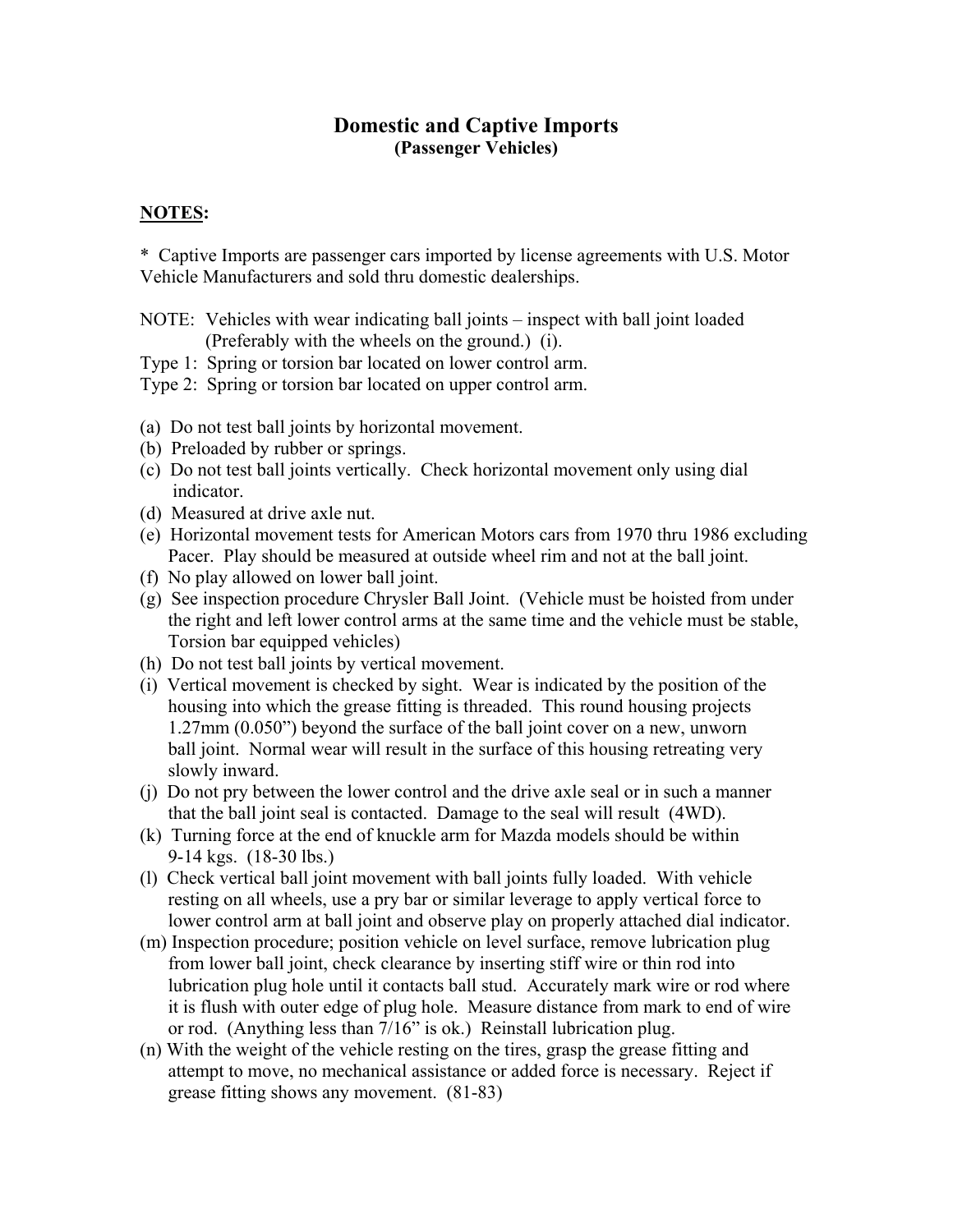### **DOMESTIC and CAPTIVE IMPORTS ( Passenger Vehicles)**

## **Manufacturer's Tolerances for Ball Joint Wear.**

| <b>Make/Model</b>                        |                          | Year               | <b>Type</b>                  | <b>Vertical</b><br><b>Movement</b> | <b>Horizontal</b><br>Movement |
|------------------------------------------|--------------------------|--------------------|------------------------------|------------------------------------|-------------------------------|
| <b>American Motors</b>                   |                          |                    |                              |                                    |                               |
| All Models Except Listed                 | <b>RWD</b>               | 62-69              |                              | No Upper Ball Joint                | (f)                           |
|                                          | <b>RWD</b>               | $70 - 80$          | $\overline{2}$               | 0.08                               | .160(e)                       |
|                                          | <b>RWD</b>               | 81-88              | $\overline{2}$               | (c & f)                            | .160(e)                       |
|                                          | <b>RWD</b>               | 75-80              | $\overline{2}$               | 0.08                               | .160                          |
|                                          | <b>RWD</b>               | 81-88              | $\overline{2}$               | (c)                                | .160                          |
| Alliance, Encore                         | <b>FWD</b>               | 83-87              | <b>STRUT</b>                 | No Play                            | No Play                       |
| Pacer                                    | <b>RWD</b>               | 75-80              | $\mathbf{1}$                 | Wear Ind. (m)                      | (a)                           |
| Rambler                                  | <b>RWD</b>               | 62-69              | $\overline{2}$               | No Upper Ball Joint                | (f)                           |
|                                          |                          |                    |                              |                                    |                               |
| <b>Buick</b><br>All Models Except Listed | <b>RWD</b>               | 57-60              | 1                            | .150                               | .250                          |
|                                          |                          | $61 - 70$          | $\mathbf{1}$                 | .100                               | .250                          |
|                                          |                          | $71 - 72$          | $\mathbf{1}$                 | .020                               |                               |
|                                          |                          | 73-82              | $\mathbf{1}$                 | Wear Ind.                          | (a)                           |
|                                          |                          | 82-93              | $\mathbf{1}$                 | .000                               | (a)<br>.000                   |
|                                          | <b>RWD</b>               | 75-96              | $\mathbf{1}$                 | Wear Ind.                          |                               |
|                                          | <b>FWD</b>               |                    |                              |                                    | (a)                           |
| (Rear Susp.)                             |                          | 85-97<br>85-97     | <b>STRUT</b>                 | Wear Ind.                          | (a)                           |
| (Front Susp.)                            | <b>FWD</b><br><b>RWD</b> |                    | <b>STRUT</b>                 | No Play                            | No Play                       |
| Apollo                                   |                          | 1974               | $\mathbf{1}$<br>$\mathbf{1}$ | .0625                              | (a)                           |
|                                          | <b>RWD</b>               | 75-79              |                              | Wear Ind.                          | (a)                           |
|                                          | <b>FWD</b>               | 80-97              | <b>STRUT</b>                 | No Play                            | No Play                       |
| <b>Buick Special</b>                     | <b>RWD</b>               | $61 - 63$<br>64-68 | 1<br>$\mathbf{1}$            | .080<br>.060                       | .250                          |
|                                          |                          |                    |                              |                                    | .250                          |
|                                          |                          | 69-71              | $\mathbf{1}$                 | .070                               | .250                          |
| Century, Regal                           | <b>RWD</b>               | 1973               | $\mathbf{1}$                 | $.020$ (b)                         | (a)                           |
|                                          | <b>RWD</b>               | 74-81              | $\mathbf{1}$                 | Wear Ind.                          | (a)                           |
| Century                                  | <b>FWD</b>               | 1981               | $\mathbf{1}$                 | $.020$ (b)                         | (a)                           |
|                                          | <b>FWD</b>               | 82-97              | <b>STRUT</b>                 | No Play                            | No Play                       |
| Lesabre, Park Avenue, Wildcat,           |                          |                    |                              |                                    |                               |
| Electra, Centurion                       | <b>RWD</b>               | 73-88              | 1                            | Wear Ind.                          | (a)                           |
| Lesabre, Park Avenue                     | <b>FWD</b>               | 92-98              | <b>STRUT</b>                 | (c)                                | .000                          |
| Park Avenue                              | <b>FWD</b>               | $97 -$             | <b>STRUT</b>                 | No Play                            | No Play                       |
| Lesabre, Electra Estate Wagon            | <b>RWD</b>               | 88-92              | $\mathbf{1}$                 | ( c )                              | .125                          |
| Roadmaster Wagon                         | <b>RWD</b>               | 91-98              | 1                            | Wear Ind.                          | (a)                           |
| Opel                                     | <b>RWD</b>               | 74-75              | 1                            | .080                               | (a)                           |
|                                          |                          | 76-79              | 1                            | .040                               | (a)                           |
| Regal                                    | <b>RWD</b>               | 74-87              | 1                            | Wear Ind.                          | .000                          |
|                                          | <b>FWD</b>               | 88-98              | <b>STRUT</b>                 | No Play                            | No Play                       |
| Riviera                                  | <b>RWD</b>               | 79-85              | 1                            | .125 (d)                           | (a)                           |
| Riviera, Reatta                          | <b>FWD</b>               | 86-98              | <b>STRUT</b>                 | No Play                            | No Play                       |
| Skyhawk, Sommerset                       | <b>RWD</b>               | $75 - 81$          | 1                            | Wear Ind.                          | (a)                           |
| Skyhawk, Sommerset                       | <b>FWD</b>               | 82-89              | <b>STRUT</b>                 | No Play                            | No Play                       |
| Skylark                                  | <b>RWD</b>               | 80-96              | 1                            | .000                               | (a)                           |
| Cadillac                                 |                          |                    |                              |                                    |                               |
| All Models Except Listed                 | <b>RWD</b>               | 57-69              | 1                            | .062                               | .250                          |
| (Front Susp.)                            | <b>FWD</b>               | 82-97              | <b>STRUT</b>                 | .000                               | .000                          |
| (Rear Susp.)                             | <b>FWD</b>               | 82-97              | STRUT                        | Wear Ind.                          | (a)                           |
| Allante                                  | <b>FWD</b>               | 87-93              | <b>STRUT</b>                 | No Play                            | No Play                       |
| Calais, DeVille, Fleetwood               |                          | 57-73              | $\mathbf{1}$                 | .062                               | (a)                           |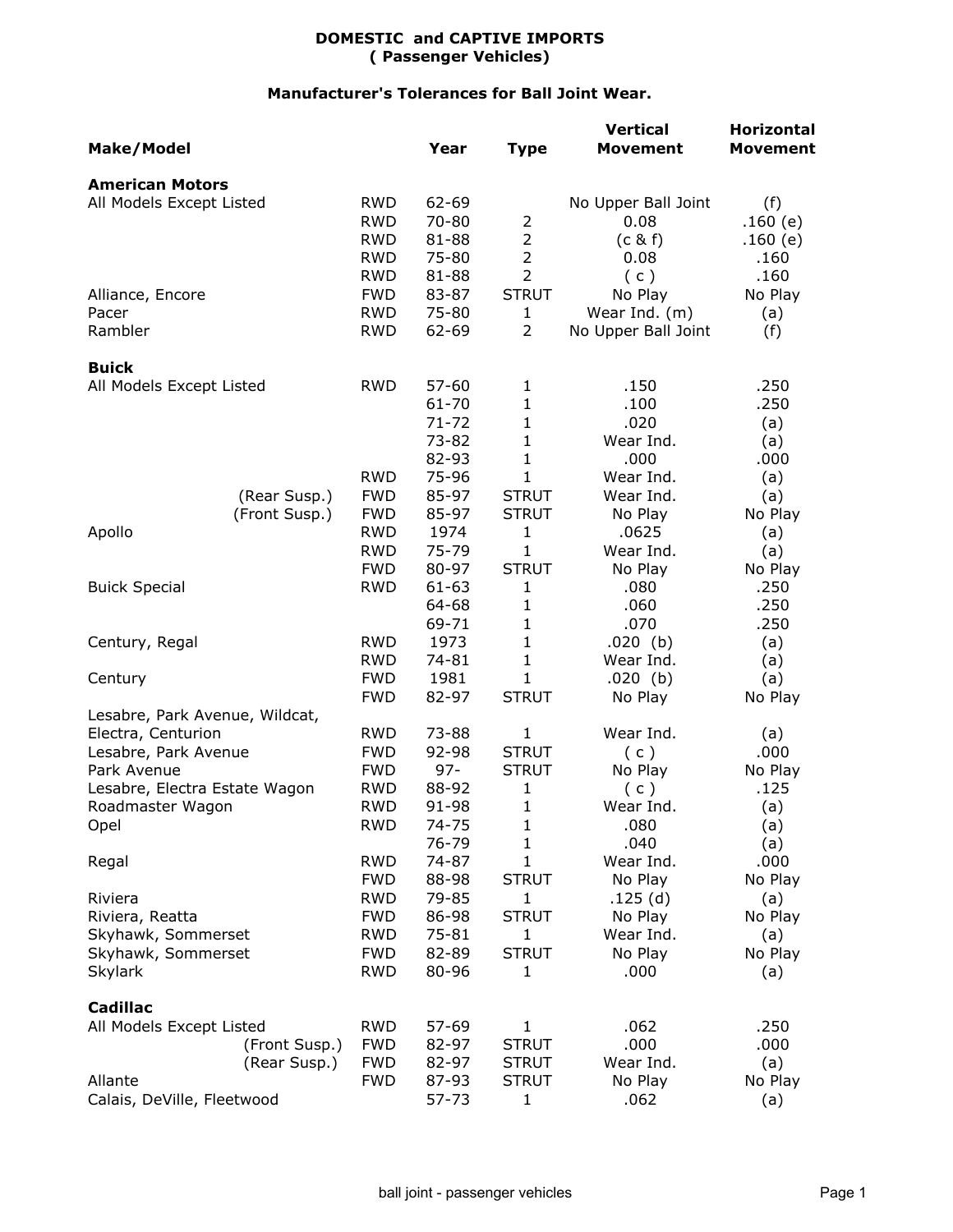| <b>Make/Model</b>                               |                          | Year               | <b>Type</b>                      | <b>Vertical</b><br><b>Movement</b> | <b>Horizontal</b><br><b>Movement</b> |
|-------------------------------------------------|--------------------------|--------------------|----------------------------------|------------------------------------|--------------------------------------|
| Cadillac (Cont.)<br>Calais, DeVille, Fleetwood, |                          |                    |                                  |                                    |                                      |
| Brougham                                        | <b>RWD</b>               | 74-96              | 1                                | Wear Ind.                          | (a)                                  |
| Catera                                          | <b>FWD</b>               | 97-98              | <b>STRUT</b>                     | No Play                            | No Play                              |
| Cimarron                                        | <b>FWD</b>               | 82-86              | <b>STRUT</b>                     | No Play                            | No Play                              |
| Eldorado                                        | <b>FWD</b>               | 67-78              | 1                                | .125                               | .125                                 |
|                                                 |                          | 79-85              | 1                                | .125 (d)                           | (a)                                  |
|                                                 |                          | 86-97              | <b>STRUT</b>                     | No Play                            | No Play                              |
| Seville                                         | <b>RWD</b>               | 76-79              | 1                                | Wear Ind.                          | (a)                                  |
|                                                 | <b>FWD</b>               | 80-85              | 1                                | .125(d)                            | (a)                                  |
|                                                 | <b>FWD</b>               | 86-97              | <b>STRUT</b>                     | No Play                            | No Play                              |
| Sedan, DeVille, Concours                        | <b>FWD</b>               | 94-96              |                                  | (c)                                | .000                                 |
| <b>Checker</b><br>TAXICAB (A-11, A-11E)         |                          |                    |                                  |                                    |                                      |
| MARATHON (A-12, A-12E, A-12W)                   | <b>RWD</b>               | 69-80              | 1                                | .065                               | (a)                                  |
| <b>Chevrolet</b>                                |                          |                    |                                  |                                    |                                      |
| All Models Except Listed                        | <b>RWD</b>               | $55 - 63$<br>64-70 | $\mathbf{1}$<br>$\mathbf{1}$     | .093<br>.060                       | .250<br>.250                         |
|                                                 |                          | $71 - 72$          | $\mathbf{1}$                     | .020                               | (a)                                  |
|                                                 | <b>RWD</b>               | 73-96              | 1                                | Wear Ind.                          | (a)                                  |
|                                                 | <b>FWD</b>               | 82-98              | <b>STRUT</b>                     | .000                               | .000                                 |
| Beretta, Cosica                                 | <b>FWD</b>               | 87-96              | <b>STRUT</b>                     | No Play                            | No Play                              |
| Biscayne, Bel Air, Impala, Caprice              | <b>RWD</b>               | $71 - 72$          | $\mathbf{1}$                     | .020                               | (a)                                  |
|                                                 |                          | 73-95              | 1                                | Wear Ind.                          | (a)                                  |
| Camaro                                          | <b>RWD</b>               | 67-69              | 1                                | .060                               | .250                                 |
|                                                 |                          | $70 - 73$          | 1                                | .020(b)                            | (a)                                  |
|                                                 |                          | 74-81              | 1                                | Wear Ind.                          | (a)                                  |
|                                                 |                          | 82-92              | <b>STRUT</b>                     | Wear Ind.                          | (a)                                  |
|                                                 |                          | 93-94<br>95-96     | 1<br>$\mathbf{1}$                | Wear Ind.<br>No Play               | (a)<br>No Play                       |
|                                                 |                          | 97-98              | 1                                | .046                               | (a)                                  |
| Cavalier                                        | <b>FWD</b>               | 82-97              | <b>STRUT</b>                     | .000                               | .000                                 |
| Celebrity                                       | FWD                      | 80-97              | STRUT                            | .000                               | .000                                 |
| Chevelle, Deluxe, Malibu, Nova,                 |                          |                    |                                  |                                    |                                      |
| Monte Carlo, Laguna, El Camino                  | <b>RWD</b>               | 64-70              | 1                                | .060                               | .250                                 |
|                                                 |                          | $71 - 72$          | $\mathbf{1}$                     | .0625                              | (a)                                  |
|                                                 |                          | 1973               | $\mathbf{1}$                     | .020                               | (a)                                  |
|                                                 |                          | 74-88              | $\mathbf{1}$                     | Wear Ind.                          | (a)                                  |
| Chevy II                                        | <b>RWD</b>               | $62 - 63$          | $\overline{2}$<br>$\overline{2}$ | .093                               | .250                                 |
| Chevy II<br>Malibu                              | <b>RWD</b><br><b>FWD</b> | 64-69<br>$-97$     | <b>STRUT</b>                     | .060<br>No Play                    | 0250<br>No Play                      |
| Monte Carlo                                     | <b>FWD</b>               | 90-97              | <b>STRUT</b>                     | No Play                            | No Play                              |
| Chevette                                        | <b>RWD</b>               | 76-87              | $\mathbf{1}$                     | Wear Ind.                          | (a)                                  |
| Citation                                        | <b>FWD</b>               | 80-97              | <b>STRUT</b>                     | .000                               | .000                                 |
| Corvair                                         | <b>RWD</b>               | $60 - 63$          | 1                                | .093                               | .250                                 |
|                                                 |                          | 64-70              | $\mathbf{1}$                     | .060                               | .250                                 |
| Corvette                                        | <b>RWD</b>               | $53 - 63$          |                                  | Not Applicable                     | - - - -                              |
|                                                 |                          | 64-70              | 1                                | .060                               | .250                                 |
|                                                 |                          | $71 - 82$          | $\mathbf{1}$                     | .060                               | (a)                                  |
|                                                 |                          | 83-96              | $\mathbf{1}$                     | Wear Ind.                          | (a)                                  |
| Lumina (Coupe, Sedan),                          |                          | 97-98              | $\mathbf{1}$                     | .000                               | .000                                 |
| Monte Carlo                                     | <b>FWD</b>               | 90-98              | <b>STRUT</b>                     | No Play                            | No Play                              |
|                                                 |                          |                    |                                  |                                    |                                      |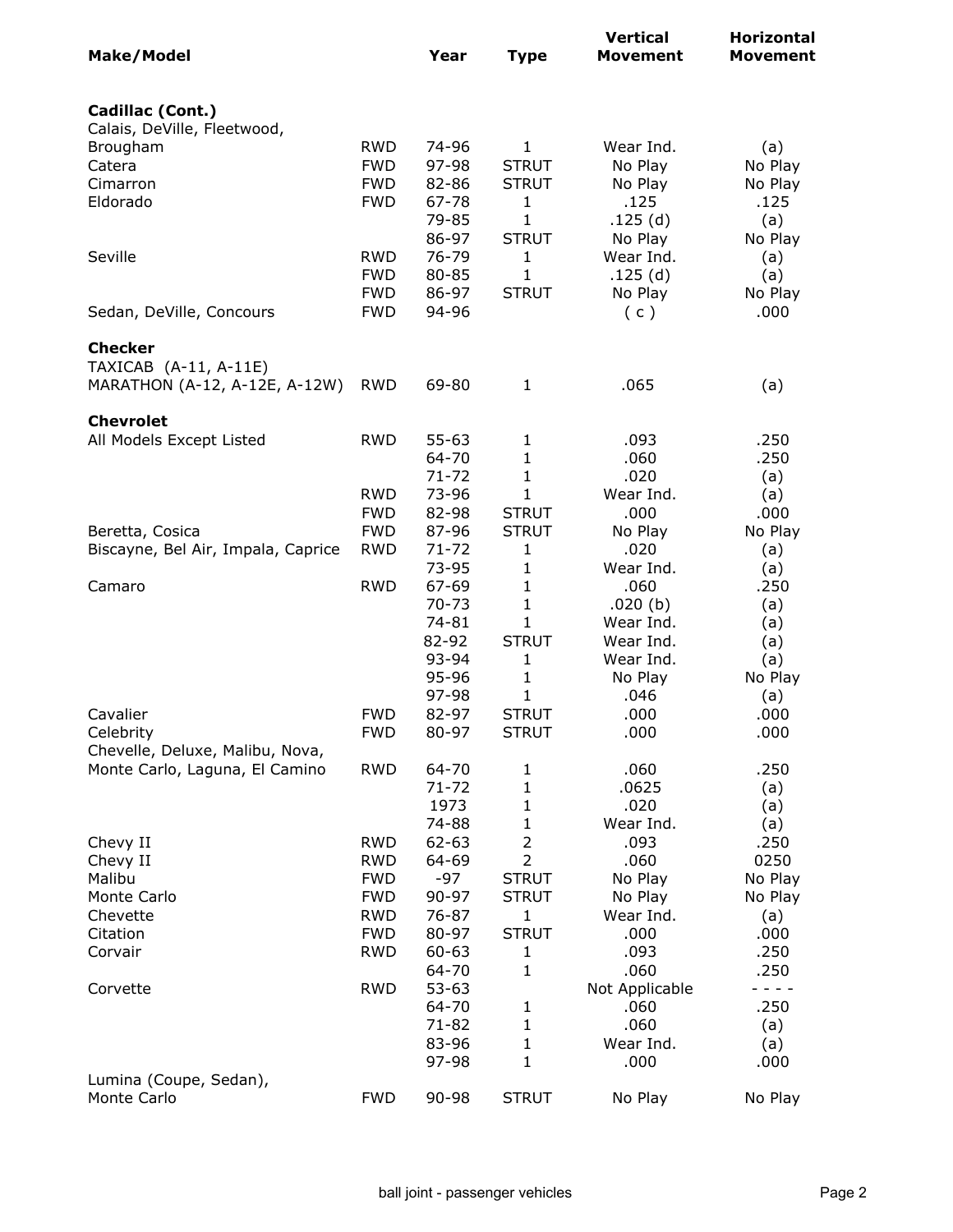| <b>Make/Model</b>                         |            | Year      | <b>Type</b>    | <b>Vertical</b><br><b>Movement</b>     | <b>Horizontal</b><br><b>Movement</b> |
|-------------------------------------------|------------|-----------|----------------|----------------------------------------|--------------------------------------|
| <b>Chevrolet (Cont.)</b>                  |            |           |                |                                        |                                      |
| Nova (Chevy II)                           | <b>RWD</b> | $62 - 63$ | 2              | .093                                   | (a)                                  |
|                                           |            | $64 - 67$ | $\overline{2}$ | .060                                   | .250                                 |
|                                           |            | 68-70     | 1              | .060                                   | (a)                                  |
|                                           |            | $71 - 74$ | 1              | .0625                                  | (a)                                  |
|                                           |            | 75-79     | $\mathbf 1$    | Wear Ind.                              | (a)                                  |
| Vega                                      | <b>RWD</b> | $71 - 74$ | $\mathbf 1$    | .0625                                  | (a)                                  |
| Vega, Monza                               | <b>RWD</b> | $75 - 81$ | 1              | Wear Ind.                              | (a)                                  |
| <b>Chrysler</b>                           |            |           |                |                                        |                                      |
| All Models Except Listed                  | <b>RWD</b> | $57 - 64$ | 1              | .050                                   | (a)                                  |
|                                           | <b>RWD</b> | 65-73     | 1              | .070                                   | (a)                                  |
|                                           | <b>RWD</b> | 74-76     | 1              | .020                                   | (a)                                  |
|                                           | <b>RWD</b> | 77-89     | 1              | .030(b)                                | (a & g)                              |
|                                           | <b>FWD</b> | 82-95     | <b>STRUT</b>   | Wear Ind.                              | (a)                                  |
| Cirrus                                    | <b>FWD</b> | 95-97     | 1              | .059                                   | (a)                                  |
| Concorde                                  | <b>FWD</b> | 93-97     | <b>STRUT</b>   | (h)                                    | .000(g)                              |
| Conquest                                  | <b>FWD</b> | 1989      | <b>STRUT</b>   | <b>Special Test Procedures</b>         |                                      |
| Chrysler TC / Maserati                    | <b>FWD</b> | 1991      | <b>STRUT</b>   | .000                                   | (a)                                  |
| Cirrus                                    | <b>FWD</b> | 95-98     | <b>STRUT</b>   | (g)                                    | (g)                                  |
|                                           |            |           |                |                                        |                                      |
| Desoto<br>E Class, LeBaron, Fifth Avenue, | <b>RWD</b> | $57 - 61$ | 1              | .050                                   | .250                                 |
| Imperial, New Yorker                      | <b>FWD</b> | 82-93     | 2              | .000                                   | (a)                                  |
| Imperial                                  | <b>RWD</b> | 57-66     | $\mathbf{1}$   | .050                                   | .250                                 |
|                                           |            | 67-75     | 1              | .020                                   | (a)                                  |
| Laser                                     | <b>FWD</b> | 84-86     | 2              | .000                                   | (a)                                  |
| LeBaron                                   | <b>FWD</b> | 94-95     | <b>STRUT</b>   | .000                                   | (a)                                  |
| New Yorker, LHS                           | <b>FWD</b> | 94-97     | <b>STRUT</b>   | No Play (h)                            | No Play $(g)$                        |
| Sebring                                   | <b>FWD</b> | 95-97     | 1              | <b>Special Test Procedures</b>         |                                      |
| Sebring Convertible                       | <b>FWD</b> | 95-97     | 1              | .059                                   | (a)                                  |
| <b>Dodge</b>                              |            |           |                |                                        |                                      |
| All Models Except Listed                  | <b>RWD</b> | $57 - 67$ | 1              | .050                                   | (a)                                  |
|                                           |            | 68-73     | 1              | .070                                   | (a)                                  |
|                                           |            | 74-76     | 1              | .020                                   | (a)                                  |
|                                           |            | $77 - 87$ | 1              | .030(b)                                | (a & g)                              |
| Aries                                     | <b>FWD</b> | 1980      | <b>STRUT</b>   | .050                                   | (a)                                  |
| Aries 400, 600                            | <b>FWD</b> | 81-89     | <b>STRUT</b>   | .000(n)                                | (a)                                  |
| (Front Susp.)<br>Avenger                  | <b>FWD</b> | 95-97     | 1              | <b>Special Test Procedures</b>         |                                      |
| (Rear Susp.)                              |            |           |                | <b>Special Test Procedures</b>         |                                      |
| Caravan                                   | <b>FWD</b> | 84-85     | <b>STRUT</b>   | .000                                   | (a)                                  |
| Challenger                                | <b>RWD</b> | 70-73     | 1              | .070                                   | (a)                                  |
| Challenger, Sapporo                       | <b>FWD</b> | 78-83     | <b>STRUT</b>   | No Play                                | No Play                              |
| Charger, Coronet                          |            | 73-74     | 1              | .020                                   | (a)                                  |
| Colt                                      | <b>RWD</b> | 75-80     | <b>STRUT</b>   | No Play                                | No Play                              |
|                                           | <b>FWD</b> | 79-88     | <b>STRUT</b>   | No Play                                | No Play                              |
|                                           | <b>FWD</b> | 89-92     | <b>STRUT</b>   | Special Test Procedures                |                                      |
|                                           | <b>FWD</b> |           |                |                                        |                                      |
|                                           | <b>FWD</b> | 93-96     | <b>STRUT</b>   | <b>Special Test Procedures</b>         |                                      |
| Colt Vista                                | <b>RWD</b> | 89-96     | <b>STRUT</b>   | <b>Special Test Procedures</b><br>.050 |                                      |
| Dart, Lancer                              |            | 60-67     | 1              |                                        | (a)                                  |
| Dart, Demon                               | <b>RWD</b> | 68-76     | 1              | .070                                   | (a)                                  |
| Daytona                                   | <b>FWD</b> | 84-93     | <b>STRUT</b>   | .000                                   | (a)                                  |
| Dynasty                                   | <b>FWD</b> | 88-93     | <b>STRUT</b>   | .000                                   | (a)                                  |
| Intrepid                                  | <b>FWD</b> | 93-98     | <b>STRUT</b>   | No Play (h)                            | No Play (g)                          |
| Lancer                                    | <b>FWD</b> | 85-89     | <b>STRUT</b>   | .000                                   | (a)                                  |
| Monaco                                    | <b>RWD</b> | 1974      | 1              | .020                                   | (a)                                  |
|                                           | <b>FWD</b> | 90-92     | <b>STRUT</b>   | No Play                                | No Play                              |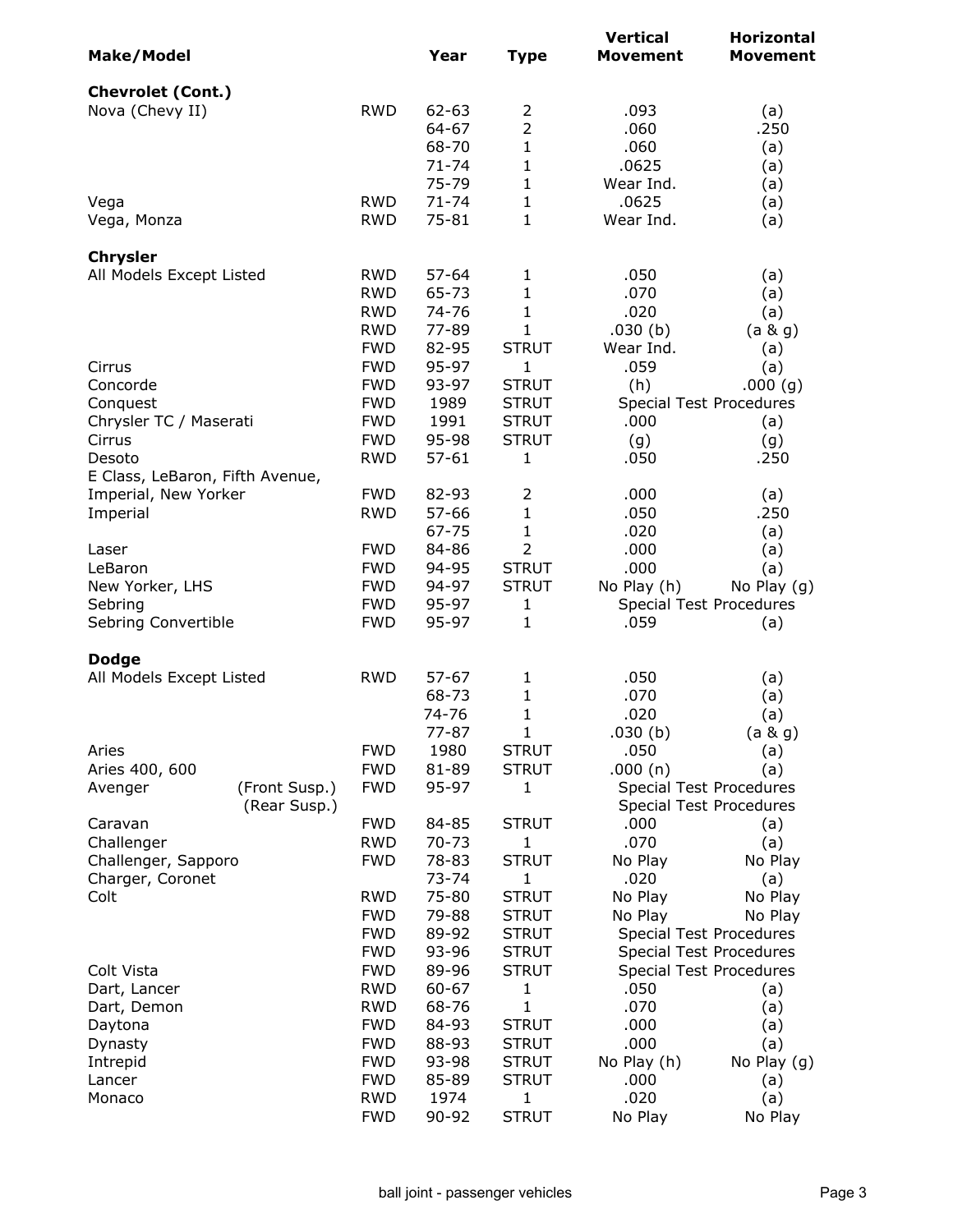| <b>Make/Model</b>        |                          | Year               | <b>Type</b>                    | <b>Vertical</b><br><b>Movement</b> | <b>Horizontal</b><br><b>Movement</b> |
|--------------------------|--------------------------|--------------------|--------------------------------|------------------------------------|--------------------------------------|
| Dodge (cont.)            |                          |                    |                                |                                    |                                      |
| Neon                     | <b>FWD</b>               | 95-98              | <b>STRUT</b>                   | .000                               | (a)                                  |
| Omni                     | <b>FWD</b>               | 78-80              | <b>STRUT</b>                   | .050                               | (a)                                  |
|                          |                          | 81-83              | <b>STRUT</b>                   | (n)                                | (n)                                  |
| Omni, Charger            | <b>FWD</b>               | 81-90              | <b>STRUT</b>                   | .000(n)                            | (a)                                  |
| Polara                   | <b>RWD</b>               | 1973               | 1                              | .070                               | (a)                                  |
| Shadow                   | <b>FWD</b>               | 87-94              | <b>STRUT</b>                   | .000                               | (a)                                  |
| Spirit                   | <b>FWD</b>               | 89-95              | <b>STRUT</b>                   | .000                               | (a)                                  |
| Stealth                  | <b>FWD</b>               | $91 - 96$          | <b>STRUT</b>                   | <b>Special Test Procedures</b>     |                                      |
| <b>Stratus</b>           | <b>FWD</b><br><b>RWD</b> | 95-98<br>92-98     | $\mathbf{1}$<br>1              | .059                               | (a)                                  |
| Viper                    |                          |                    |                                | No Play                            | No Play                              |
| <b>Eagle</b>             |                          |                    |                                |                                    |                                      |
| Premier                  | <b>FWD</b>               | 88-92              | <b>STRUT</b>                   | .000                               | .000                                 |
| Medallion                | <b>FWD</b>               | 1989               | <b>STRUT</b>                   | .000                               | .000                                 |
| Summit                   | <b>FWD</b>               | 92-96              | <b>STRUT</b>                   | <b>Special Test Procedures</b>     |                                      |
| Talon                    | <b>FWD</b>               | 95-97              | <b>STRUT</b>                   |                                    | <b>Special Test Procedures</b>       |
| Vision                   | <b>FWD</b>               | 93-97              | <b>STRUT</b>                   | (h)                                | .000(g)                              |
| <b>Edsel</b>             |                          |                    |                                |                                    |                                      |
| All Models               | <b>RWD</b>               | 58-60              | $\mathbf 1$                    | .200                               | .250                                 |
| Ford                     |                          |                    |                                |                                    |                                      |
| All Models Except Listed | <b>RWD</b>               | $52 - 56$          | $\mathbf{1}$                   | .000                               | .250                                 |
|                          |                          | $57 - 6/61$        | 1                              | .200                               | .250                                 |
|                          |                          | $7/61 - 69$        | 1                              | .000                               | .250                                 |
|                          |                          | 70-80              | $\overline{2}$                 | (c)                                | .250                                 |
| Aspire                   | <b>FWD</b>               | 94-97              | <b>STRUT</b>                   | No Play                            | No Play                              |
| Contour                  | <b>FWD</b>               | 95-98              | <b>STRUT</b>                   | No Play                            | No Play                              |
| Crown Victoria           | <b>RWD</b>               | 79-94              | $\mathbf{1}$                   | Wear Ind.                          | (a)                                  |
| Crown Victoria           | <b>RWD</b>               | 95-98              | $\mathbf{1}$<br><b>STRUT</b>   | (c)                                | .015                                 |
| Escort, EXP<br>Escort    | <b>FWD</b><br><b>FWD</b> | 81-96<br>97        | 1                              | No Play Allowed                    | No Play Allowed<br>.031              |
| Fairlane                 | <b>RWD</b>               | 62-70              | $\overline{2}$                 | (c)<br>(c)                         | .250                                 |
| Fairmont                 | <b>RWD</b>               | 78-83              | $\mathbf{1}$                   | Wear Ind.                          | (a)                                  |
| Falcon                   | <b>RWD</b>               | 60-62              | 1                              | .200                               | .250                                 |
|                          | <b>RWD</b>               | 63-70              | $\overline{2}$                 | (c)                                | .250                                 |
| Festiva                  | <b>FWD</b>               | 88-95              | <b>STRUT</b>                   | No Play                            | No Play                              |
| Granada                  | <b>RWD</b>               | 75-80              | $\overline{2}$                 | (c)                                | .250                                 |
| Granada                  | <b>RWD</b>               | 81-82              | <b>STRUT</b>                   | Wear Ind.                          | (a)                                  |
| LTD II                   | <b>RWD</b>               | 83-86              | <b>STRUT</b>                   | Wear Ind.                          | (a)                                  |
| Maverick                 | <b>RWD</b>               | $70 - 77$          | 2                              | (c)                                | .250                                 |
| Mustang                  | <b>RWD</b>               | 65-73              | $\overline{2}$                 | (c)                                | .250                                 |
|                          | <b>RWD</b>               | 74-78              | $\mathbf 1$                    | (c)                                | .250                                 |
|                          | <b>RWD</b>               | 79-93              | <b>STRUT</b>                   | Wear Ind.                          | (a)                                  |
| Pinto                    | <b>RWD</b><br><b>RWD</b> | 94-98<br>$71 - 75$ | <b>STRUT</b><br>$\overline{2}$ | (c)<br>(c)                         | .015<br>.250                         |
| Probe                    | <b>FWD</b>               | 89-97              | <b>STRUT</b>                   | No Play                            | No Play                              |
| Taurus                   | <b>FWD</b>               | 86-93              | <b>STRUT</b>                   | No Play                            | No Play                              |
|                          | <b>FWD</b>               | 94-98              | <b>STRUT</b>                   | (c)                                | No Play                              |
| Tempo                    | <b>FWD</b>               | 83-93              | <b>STRUT</b>                   | No Play                            | No Play                              |
|                          | <b>FWD</b>               | 94-96              | <b>STRUT</b>                   | (c)                                | No Play                              |
|                          | <b>RWD</b>               | $55 - 57$          | 1                              | .000                               | .250                                 |
| Thunderbird              |                          | 58-60              | 1                              | .200                               | .250                                 |
|                          |                          | 61-66              | 1                              | (c)                                | .250                                 |
|                          |                          | 67-69              | 1                              | .000                               | .250                                 |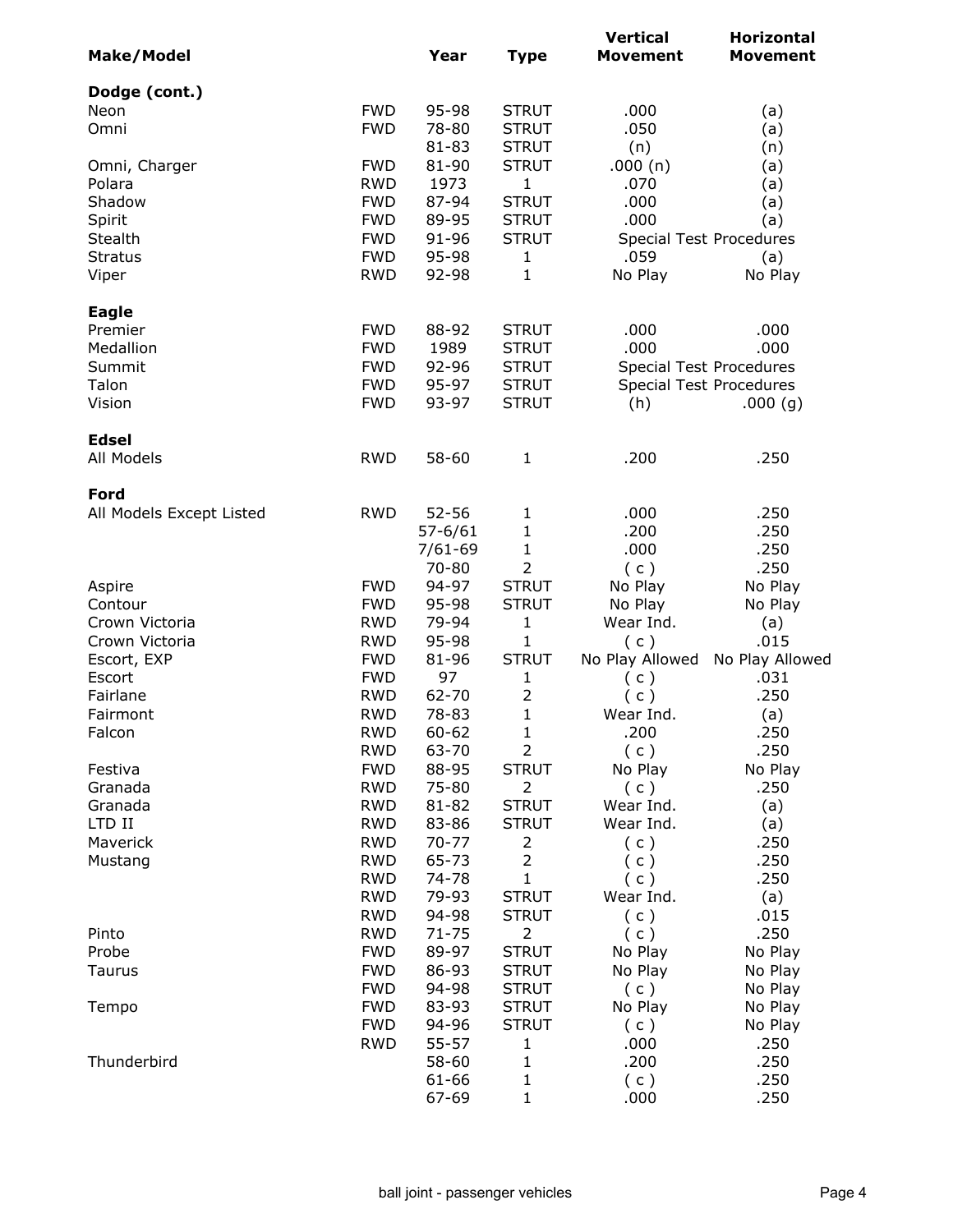| <b>Make/Model</b>            |                          | Year                     | <b>Type</b>                      | <b>Vertical</b><br><b>Movement</b> | Horizontal<br><b>Movement</b>  |
|------------------------------|--------------------------|--------------------------|----------------------------------|------------------------------------|--------------------------------|
| Ford (Cont.)                 |                          |                          |                                  |                                    |                                |
| Thunderbird (Cont.)          |                          | $70 - 77$                | 1                                | .200                               | .250                           |
|                              |                          | 80-88                    | <b>STRUT</b>                     | Wear Ind.                          | (a)                            |
|                              |                          | 89-93                    | 1                                | (c)                                | No Play                        |
| Torino                       | <b>RWD</b>               | 94-97<br>68-79           | 1<br>1                           | (c)<br>(c)                         | .015<br>.250                   |
| Lincoln                      |                          |                          |                                  |                                    |                                |
| All Models Except Listed     | <b>RWD</b>               | $52 - 56$                | 1                                | .000                               | .250                           |
|                              |                          | 57-69                    | $\mathbf{1}$                     | .200                               | .250                           |
|                              |                          | 70-79                    | 1                                | (c)                                | .250                           |
| Continental                  | <b>RWD</b>               | 82-87                    | 1                                | Wear Ind.                          | (a)                            |
|                              | <b>FWD</b>               | 88-93                    | <b>STRUT</b>                     | No Play                            | No Play                        |
|                              | <b>FWD</b>               | 95-98                    | <b>STRUT</b>                     | No Play                            | No Play                        |
| Mark                         | <b>RWD</b>               | 94-96                    | 1                                | (c)                                | No Play                        |
|                              | <b>RWD</b>               | 80-92<br>1993            | 1<br>$\mathbf{1}$                | Wear Ind.<br>(c)                   | (a)<br>No Play                 |
|                              | <b>RWD</b>               | 1994                     | <b>STRUT</b>                     | No Play                            | No Play                        |
|                              |                          | 95-96                    | <b>STRUT</b>                     | (c)                                | .015                           |
|                              |                          | 97-98                    | 1                                | Wear Ind.                          | (a)                            |
| Town Car                     | <b>RWD</b>               | 80-93                    | 1                                | Wear Ind.                          | (a)                            |
|                              | <b>RWD</b>               | 94-98                    | 1                                | (c)                                | .015                           |
| Versailles                   | <b>RWD</b>               | 77-80                    | 2                                | No Play                            | No Play                        |
| <b>Mercury</b>               |                          |                          |                                  |                                    |                                |
| All Models Except Listed     | <b>RWD</b>               | $52 - 56$                | 1                                | .000                               | .250                           |
|                              |                          | $57 - 6/61$              | 1                                | .200                               | .250                           |
|                              |                          | $7/61 - 69$<br>$70 - 79$ | 1<br>1                           | .000<br>(c)                        | .250<br>.250                   |
| Capri                        | <b>RWD</b>               | 79-86                    | <b>STRUT</b>                     | Wear Ind.                          | (a)                            |
|                              | <b>FWD</b>               | 91-95                    | <b>STRUT</b>                     | No Play                            | No Play                        |
| Comet                        | <b>RWD</b>               | $60 - 62$                | 2                                | .200                               | .250                           |
|                              |                          | 63-77                    | $\overline{2}$                   | (c)                                | .250                           |
| Cougar                       | <b>RWD</b>               | 67-79                    | $\overline{2}$                   | (c)                                | .260                           |
|                              |                          | 80-88                    | <b>STRUT</b>                     | Wear Ind.                          | (a)                            |
|                              |                          | 89-93                    | 1                                | (c)                                | .015                           |
|                              |                          | 94-97                    | 1                                | (c)                                | .015                           |
| LN7<br>Lynx                  | <b>FWD</b><br><b>FWD</b> | 81-89<br>81-89           | <b>STRUT</b><br><b>STRUT</b>     | No Play<br>No Play                 | No Play<br>No Play             |
| <b>Grand Marquis</b>         | <b>RWD</b>               | 75-78                    | 1                                | .000                               | .250                           |
|                              |                          | 79-94                    | 1                                | Wear Ind.                          | (a)                            |
|                              |                          | 95-98                    | 1                                | (c)                                | .015                           |
| Marquis                      | <b>RWD</b>               | 83-86                    | <b>STRUT</b>                     | Wear Ind.                          | (a)                            |
| Meteor                       | <b>RWD</b>               | 62-66                    | 2                                | (c)                                | .250                           |
| Monarch                      | <b>RWD</b>               | 75-80                    | $\overline{2}$                   | (c)                                | No Play                        |
|                              |                          | $81 - 82$                | <b>STRUT</b>                     | Wear Ind.                          | (a)                            |
| Montego                      | <b>RWD</b>               | 68-71<br>72-79           | $\overline{2}$<br>$\overline{2}$ | (c)<br>(c)                         | .250<br>.250                   |
| Mystique                     |                          | 95-98                    | <b>STRUT</b>                     | No Play                            | No Play                        |
| Sable                        | <b>FWD</b>               | 86-93                    | <b>STRUT</b>                     | No Play                            | No Play                        |
|                              |                          | 94-98                    | <b>STRUT</b>                     | (c)                                | No Play                        |
| (Rear Susp.)<br>Sable Wagon, |                          | 96-97                    | <b>STRUT</b>                     | (a)                                | .031                           |
| Topaz                        | <b>FWD</b>               | 83-93                    | <b>STRUT</b>                     | No Play                            | No Play                        |
|                              |                          | 94-96                    | <b>STRUT</b>                     | (c)                                | No Play                        |
| Tracer                       | <b>FWD</b>               | 89-91                    | <b>STRUT</b>                     | No Play                            | No Play                        |
|                              |                          | 92-93<br>94-96           | <b>STRUT</b>                     |                                    | <b>Special Test Procedures</b> |
|                              |                          | $97 -$                   | <b>STRUT</b><br><b>STRUT</b>     | No Play<br>(a)                     | No Play<br>.031                |
|                              |                          |                          |                                  |                                    |                                |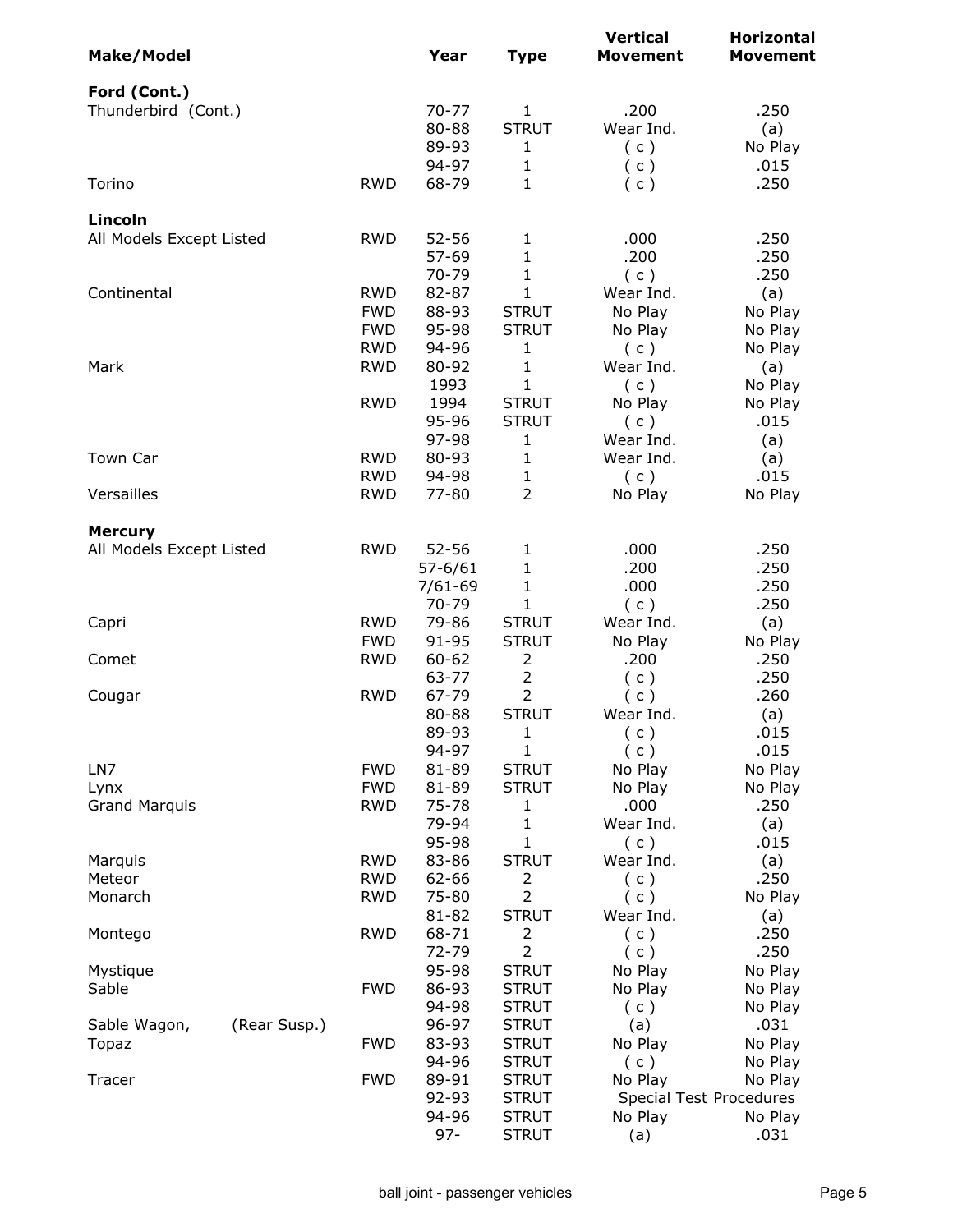| <b>Make/Model</b>                            |            | Year               | <b>Type</b>       | <b>Vertical</b><br><b>Movement</b> | <b>Horizontal</b><br><b>Movement</b> |
|----------------------------------------------|------------|--------------------|-------------------|------------------------------------|--------------------------------------|
| <b>Mercury (Cont.)</b><br>Zephyr<br>$XR - 7$ | <b>RWD</b> | 78-83<br>80-82     | <b>STRUT</b><br>1 | Wear Ind.<br>Wear Ind.             | (a)<br>(a)                           |
|                                              |            |                    |                   |                                    |                                      |
| <b>Merkur</b>                                |            |                    |                   |                                    |                                      |
| Scorpio                                      | <b>FWD</b> | 88-89              |                   |                                    |                                      |
| XR4Ti                                        | <b>FWD</b> | 86-89              |                   |                                    |                                      |
| <b>Oldsmobile</b>                            |            |                    |                   |                                    |                                      |
| All Models Except Listed                     | <b>RWD</b> | $52 - 70$          | 1                 | .125                               | .250                                 |
|                                              |            | $71 - 72$          | 1                 | .020                               | (a)                                  |
|                                              |            | $73 - 81$          | 1                 | Wear Ind.                          | (a)                                  |
|                                              |            | 82-98              | $\mathbf{1}$      | .000                               | .000                                 |
| (Front Susp.)                                | <b>FWD</b> | 85-97              | <b>STRUT</b>      | .000                               | .000                                 |
| (Rear Susp.)                                 | <b>FWD</b> | 85-97              | <b>STRUT</b>      | Wear Ind.                          | (a)                                  |
| Aurora                                       | <b>FWD</b> | 95-98              | <b>STRUT</b>      | (c)                                | .000                                 |
| Calais, Ciera, Cutlass                       | <b>FWD</b> | 82-97              | <b>STRUT</b>      | .000                               | .000                                 |
| Cutlass, F85 Custom Cruiser                  | <b>RWD</b> | $61 - 63$          | 1                 | .090                               | .250                                 |
|                                              |            | 64-70<br>$71 - 72$ | 1<br>1            | .125<br>.0625                      | .250                                 |
|                                              |            | 1973               | 1                 | .020                               | (a)                                  |
|                                              |            | 74-88              | 1                 | Wear Ind.                          | (a)<br>(a)                           |
| Custom Cruiser Wagon                         | <b>FWD</b> | 1995               | <b>STRUT</b>      | Wear Ind.                          | (a)                                  |
| Delta 88                                     | <b>RWD</b> | $73 - 85$          | 1                 | Wear Ind.                          | (a)                                  |
| Firenza                                      | <b>FWD</b> | 82-97              | <b>STRUT</b>      | .000                               | .000                                 |
| Intrique                                     | <b>FWD</b> | $98 -$             | <b>STRUT</b>      | .000                               | .000                                 |
| Ninety-Eight                                 | <b>RWD</b> | 73-84              | 1                 | Wear Ind.                          | (a)                                  |
| Omega                                        | <b>FWD</b> | $73 - 74$          | <b>STRUT</b>      | .0625(e)                           | (a)                                  |
|                                              |            | 80-97              | <b>STRUT</b>      | .000                               | .000                                 |
| <b>Starfire</b>                              | <b>RWD</b> | 75-80              | 1                 | Wear Ind.                          | (a)                                  |
| Toronado                                     | <b>FWD</b> | 66-78              | 1                 | .125                               | .250                                 |
|                                              |            | 79-85              | 1                 | .125(d)                            | (a)                                  |
| Plymouth                                     |            | 86-92              | <b>STRUT</b>      | .000                               | .000                                 |
| All Models Except Listed                     | <b>RWD</b> | 57-67              | 1                 | .050                               | (a)                                  |
|                                              |            | 68-73              | $\mathbf 1$       | .070                               | (a)                                  |
|                                              |            | 74-76              | 1                 | .020                               | (a)                                  |
|                                              |            | 77-86              | $\mathbf{1}$      | .030(b)                            | (a & g)                              |
|                                              | <b>FWD</b> | 78-80              | <b>STRUT</b>      | .050                               | (a)                                  |
|                                              | <b>FWD</b> | 81-95              | <b>STRUT</b>      | Wear Ind.                          | Wear Ind.                            |
| Acclaim                                      | <b>FWD</b> | 89-95              | <b>STRUT</b>      | .000                               | (a)                                  |
| Arrow                                        | <b>RWD</b> | 76-80              | <b>STRUT</b>      | .000                               | .000                                 |
| Barracuda, Valiant                           | <b>RWD</b> | 60-67              | 1                 | .050                               | (a)                                  |
|                                              |            | 68-76              | 1                 | .070                               | (a)                                  |
| Caravelle<br>Colt                            | <b>RWD</b> | 85-87<br>$71 - 72$ | <b>STRUT</b>      | .020(b)<br>.020                    | (a)                                  |
| Cricket                                      | <b>RWD</b> | $71 - 72$          | 1<br>1            | .020                               | (a)<br>(a)                           |
| Fury                                         | <b>RWD</b> | 1973               | 1                 | .070                               | (a)                                  |
|                                              |            | 1974               | 1                 | .020                               | (a)                                  |
| Horizon                                      | <b>FWD</b> | 78-80              | <b>STRUT</b>      | .050                               | (a)                                  |
| Horizon, Turismo                             | <b>FWD</b> | 81-90              | <b>STRUT</b>      | .000(n)                            | (a)                                  |
| Neon                                         | <b>FWD</b> | 95-98              | <b>STRUT</b>      | .000                               | (a)                                  |
| Prowler                                      | <b>RWD</b> | $97 -$             |                   | <b>Special Test Procedures</b>     |                                      |
| Reliant                                      | <b>FWD</b> | 1980               | <b>STRUT</b>      | .050                               | (a)                                  |
|                                              |            | 81-89              | <b>STRUT</b>      | .000(n)                            | (a)                                  |
| Satellite                                    |            | 1973               | 1                 | .020                               | (a)                                  |
| Sundance                                     | <b>FWD</b> | 87-94              | <b>STRUT</b>      | .000                               | (a)                                  |
| Voyager                                      | <b>FWD</b> | 84-89              | <b>STRUT</b>      | .000                               | (a)                                  |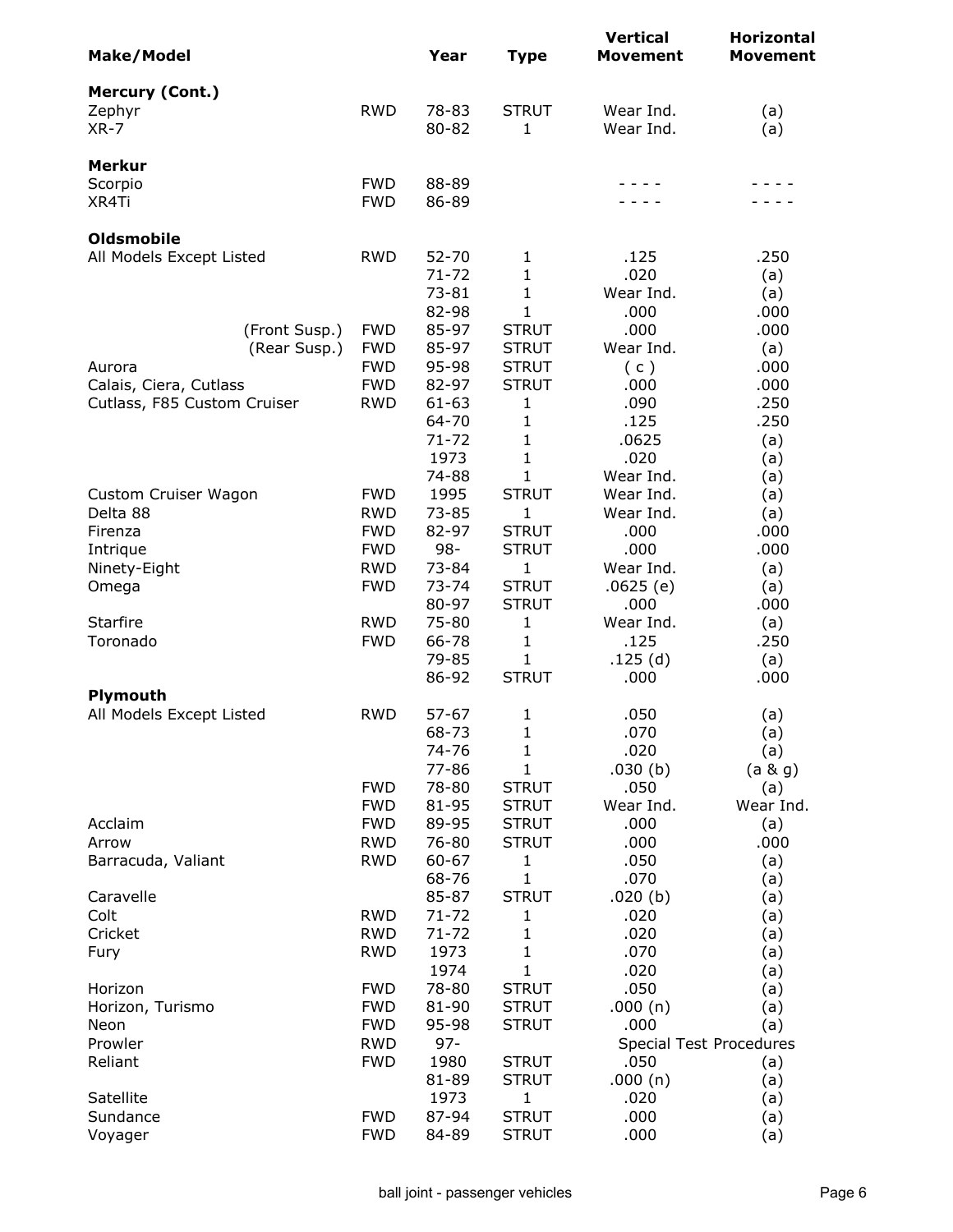|                                     |            |           |              | <b>Vertical</b> | Horizontal |
|-------------------------------------|------------|-----------|--------------|-----------------|------------|
| <b>Make/Model</b>                   |            | Year      | <b>Type</b>  | Movement        | Movement   |
| <b>Pontiac</b>                      |            |           |              |                 |            |
| All Models Except Listed            | <b>RWD</b> | $57 - 64$ | $\mathbf{1}$ | .060            | (a)        |
|                                     | <b>RWD</b> | 65-70     | $\mathbf{1}$ | .050            | (a)        |
|                                     | <b>RWD</b> | $71 - 72$ | $\mathbf{1}$ | .020            | (a)        |
|                                     | <b>RWD</b> | $73 - 81$ | $\mathbf{1}$ | Wear Ind.       | (a)        |
|                                     | <b>FWD</b> | 82-96     | <b>STRUT</b> | .000            | .000       |
| 6000                                | <b>FWD</b> | 82-91     | <b>STRUT</b> | .000            | .000       |
| Astre, Sunbird                      | <b>RWD</b> | 75-80     | 1            | Wear Ind.       | (a)        |
| Bonneville, Parisienne, Safari Wago | <b>RWD</b> | 74-89     | $\mathbf{1}$ | Wear Ind.       | (a)        |
| Bonneville<br>(Front Susp.          | <b>FWD</b> | 85-97     | <b>STRUT</b> | .000            | .000       |
| Bonneville<br>(Rear Susp.)          | <b>FWD</b> | 85-97     | <b>STRUT</b> | Wear Ind.       | (a)        |
| Fiero                               | <b>RWD</b> | 84-88     | <b>STRUT</b> |                 |            |
| (Front Susp.)                       |            |           |              | Wear Ind.       | (a)        |
| (Rear Susp.)                        |            |           |              | .000            | .000       |
| Firebird                            | <b>RWD</b> | $71 - 73$ | $\mathbf 1$  | .020            | (a)        |
|                                     | <b>RWD</b> | 74-81     | $\mathbf{1}$ | Wear Ind.       | (a)        |
|                                     | RWD        | 82-92     | <b>STRUT</b> | Wear Ind.       | (a)        |
|                                     | RWD        | 93-94     | $\mathbf{1}$ | Wear Ind.       | (a)        |
|                                     | RWD        | 95-96     | $\mathbf{1}$ | .000            | .000       |
|                                     | <b>RWD</b> | 97-98     | $\mathbf{1}$ | .046            | (a)        |
| Grand Prix, LeMans                  |            | $70 - 72$ | $\mathbf{1}$ | .0625           | (a)        |
| <b>Grand Prix</b>                   | RWD        | 73-86     | $\mathbf{1}$ | Wear Ind.       | (a)        |
| <b>Grand Prix</b>                   | <b>FWD</b> | 87-98     | <b>STRUT</b> | .000            | .000       |
| Grand Am, Grand Prix                |            | 1973      |              | .020            | (a)        |
| Grand Am, Grand Prix, LeMans,       |            |           |              |                 |            |
| (Bonneville)                        | <b>RWD</b> | 74-87     | $\mathbf{1}$ | Wear Ind.       | (a)        |
| Grand Am, LeMans, Tepmest           | <b>RWD</b> | 65-69     | $\mathbf{1}$ | .050            | (a)        |
|                                     | <b>FWD</b> | 85-95     | <b>STRUT</b> | .000            | .000       |
| J2000, 2000, Sunbird                | <b>FWD</b> | 82-94     | <b>STRUT</b> | .000            | .000       |
| Phoenix, Ventura                    | <b>RWD</b> | 75-79     | 1            | Wear Ind.       | (a)        |
| Phoenix                             | <b>FWD</b> | 80-85     | <b>STRUT</b> | .000            | .000       |
| Sunfire                             | <b>FWD</b> | 95-97     | <b>STRUT</b> | .000            | .000       |
| T1000, 1000                         | <b>RWD</b> | 81-87     | $\mathbf{1}$ | Wear Ind.       | (a)        |
| Tempest                             | <b>RWD</b> | $61 - 63$ | $\mathbf{1}$ | .093            | .250       |
|                                     |            | 1964      | $\mathbf{1}$ | .060            | .250       |
|                                     |            | 65-69     | $\mathbf{1}$ | .050            | (a)        |
| Ventura                             | <b>RWD</b> | $71 - 74$ | $\mathbf{1}$ | .0625           | (a)        |
| <b>Saturn</b>                       |            |           |              |                 |            |
| All Models Except Listed            | <b>FWD</b> | 91-96     | <b>STRUT</b> | .000            | .000       |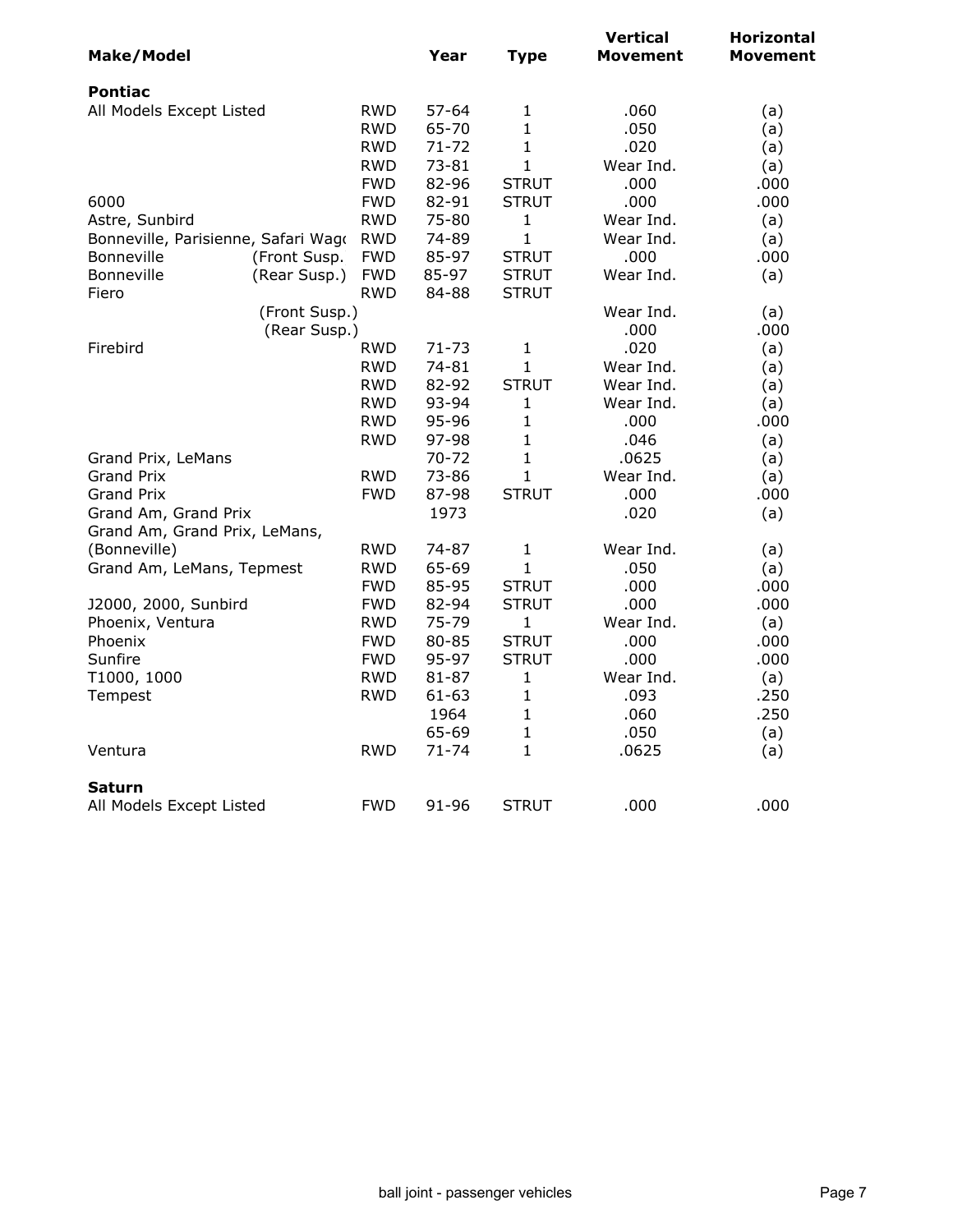### **FOREIGN MANUFACTURER'S IMPORTS**

### **MANUFACTURER'S Tolerances For Ball Joints**

| Make/Model                                                                                                              |                         |                                                                    | Year                                             | Type                                                                                         | <b>Vertical</b><br><b>Movement</b>                        | <b>Horizontal</b><br>Movement                                              |
|-------------------------------------------------------------------------------------------------------------------------|-------------------------|--------------------------------------------------------------------|--------------------------------------------------|----------------------------------------------------------------------------------------------|-----------------------------------------------------------|----------------------------------------------------------------------------|
| <b>Alfa Romero</b><br>All Models Except Listed                                                                          |                         | <b>RWD</b>                                                         | 57-89                                            |                                                                                              | .060                                                      | (a)                                                                        |
| <b>BMW</b><br>All Models Except Listed<br>318i, 325, 325e, 325i, 325is, 325i c<br>528e, 533i, 535i, 535is<br>735i, 750i |                         | <b>RWD</b><br><b>RWD</b><br><b>RWD</b><br><b>RWD</b>               | 75-89<br>75-90<br>82-88<br>87-89                 | <b>STRUT</b><br><b>STRUT</b><br><b>STRUT</b><br><b>STRUT</b>                                 | .055<br>.055<br>.060<br>.039                              | (a)<br>(a)<br>(a)<br>(a)                                                   |
| <b>Citroen</b><br>All Models                                                                                            |                         |                                                                    | Thru 78                                          |                                                                                              | None                                                      | None                                                                       |
| Datsun<br>All Models Except Listed<br>B110<br>F10                                                                       |                         |                                                                    | 68-79<br>70-72<br>76-78                          |                                                                                              | None<br>None<br>None                                      | .024<br>.040<br>None                                                       |
| Geo<br>Metro, Prizm, Storm                                                                                              |                         | <b>FWD</b>                                                         | 89-97                                            | <b>STRUT</b>                                                                                 | .000                                                      | .000                                                                       |
| Honda<br>All Models Except Listed<br>Accord                                                                             |                         | <b>FWD</b>                                                         | Thru 79<br>76-85                                 | <b>STRUT</b>                                                                                 | None<br>.020                                              | None<br>(a)                                                                |
| Civic<br>Civic, CRX<br>Prelude                                                                                          |                         | <b>FWD</b><br><b>FWD</b><br><b>FWD</b><br><b>FWD</b><br><b>FWD</b> | 86-89<br>75-83<br>84-89<br>79-82<br>83-89        | <b>STRUT</b><br><b>STRUT</b>                                                                 | Do Not Test<br>.020<br>Do Not Test<br>.020<br>Do Not Test | Do Not Test<br>(a)<br>Do Not Test<br>(a)<br>Do Not Test                    |
| Hyundai<br>Accent<br>Elantra<br>Excel<br>Scoupe<br>Sonata                                                               |                         | <b>FWD</b><br><b>FWD</b><br><b>FWD</b><br><b>FWD</b><br><b>FWD</b> | 1995<br>93-95<br>90-94<br>93-95<br>90-94<br>1995 | <b>STRUT</b><br><b>STRUT</b><br><b>STRUT</b><br><b>STRUT</b><br><b>STRUT</b><br><b>STRUT</b> | .000<br>.000<br>.000<br>.000                              | .000<br>.000<br>.000<br>.000<br><b>Special Test</b><br><b>Special Test</b> |
| Infiniti<br>All Models Except Listed<br>M30, J30<br>Q45                                                                 | (Front Sus<br>(Rear Sus | <b>FWD</b><br><b>FWD</b><br><b>FWD</b><br><b>FWD</b>               | 90-98<br>90-96<br>90-96<br>90-96                 | <b>STRUT</b><br><b>STRUT</b><br><b>STRUT</b><br><b>STRUT</b>                                 | .000<br>.051<br>.000<br>.000                              | .000<br>(a)<br>(a)<br>(a)                                                  |
| Isuzu<br>I-Mark<br>Impulse, Stylus                                                                                      |                         | <b>RWD</b><br><b>FWD</b><br><b>RWD</b>                             | 81-85<br>86-89<br>83-92                          | 1<br><b>STRUT</b><br>1                                                                       | .040<br>.000<br>.040                                      | (a)<br>.000<br>(a)                                                         |
| Jaguar<br>All Models                                                                                                    |                         | <b>RWD</b>                                                         | 82-87<br>88                                      |                                                                                              | .060<br>.006                                              | .040<br>.007                                                               |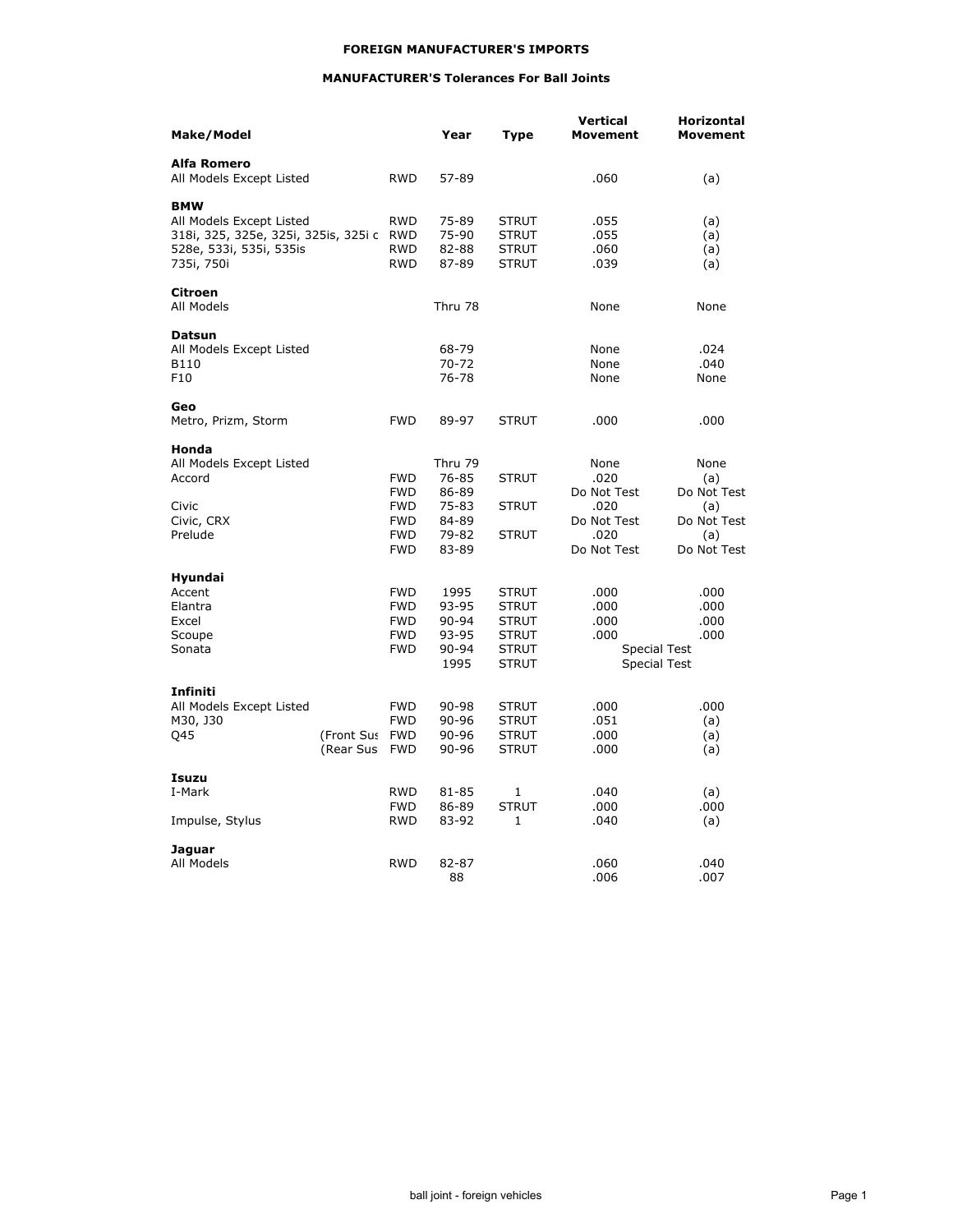| Make/Model                                                                  |                          | Year               | Type                         | <b>Vertical</b><br>Movement | Horizontal<br>Movement                     |
|-----------------------------------------------------------------------------|--------------------------|--------------------|------------------------------|-----------------------------|--------------------------------------------|
| Mazda (k)<br>All Models Except Listed<br>B1600, Rotary Pickup, B1800, B2000 |                          | Thru 97<br>Thru 97 |                              |                             | <b>Special Test</b><br><b>Special Test</b> |
|                                                                             |                          |                    |                              |                             |                                            |
| Mitsubishi                                                                  |                          |                    |                              |                             |                                            |
| 3000                                                                        | <b>FWD</b>               | 91-95              | <b>STRUT</b>                 |                             | <b>Special Test</b>                        |
| Cordia, Tredia                                                              | <b>FWD</b>               | 83-88              | <b>STRUT</b>                 | .000                        | .000                                       |
| Diamante                                                                    | <b>FWD</b>               | 92-95              | <b>STRUT</b>                 | .000                        | .000                                       |
| Eclipse                                                                     | <b>FWD</b>               | 92-94              | <b>STRUT</b>                 | .000                        | .000                                       |
|                                                                             | <b>FWD</b><br><b>FWD</b> | 1995               | <b>STRUT</b>                 |                             | <b>Special Test</b>                        |
| Expo<br>Galant                                                              | <b>FWD</b>               | 92-95<br>85-93     | <b>STRUT</b><br><b>STRUT</b> | .000                        | <b>Special Test</b><br>.000                |
|                                                                             |                          | 1994               | <b>STRUT</b>                 |                             | <b>Special Test</b>                        |
|                                                                             |                          | 1995               | 1                            |                             | <b>Special Test</b>                        |
| Mirage                                                                      | <b>FWD</b>               | 85-92              | <b>STRUT</b>                 | .000                        | .000                                       |
|                                                                             |                          | 93-95              | <b>STRUT</b>                 |                             | <b>Special Test</b>                        |
| Precis                                                                      | <b>FWD</b>               | 90-92              | <b>STRUT</b>                 | .000                        | .000                                       |
| Starion                                                                     | <b>FWD</b>               | 83-88              | <b>STRUT</b>                 | .000                        | .000                                       |
|                                                                             |                          |                    |                              |                             |                                            |
| <b>Nissan</b>                                                               |                          |                    |                              |                             |                                            |
| All Models Except Listed<br>200SX                                           | <b>FWD</b><br>RWD        | 75-88<br>1983      | <b>STRUT</b><br><b>STRUT</b> | .040                        | (a)<br><b>Special Test</b>                 |
|                                                                             | RWD                      | 84-85              | <b>STRUT</b>                 | .000                        | .000                                       |
|                                                                             | RWD                      | 1986               | <b>STRUT</b>                 | .050                        | (a)                                        |
|                                                                             | RWD                      | 1988               | <b>STRUT</b>                 | .100                        | (a)                                        |
| 240SX                                                                       | RWD                      | 89-96              | <b>STRUT</b>                 | .000                        | .000                                       |
| 300ZX                                                                       | <b>RWD</b>               | 84-86              | <b>STRUT</b>                 | .035                        | (a)                                        |
|                                                                             | RWD                      | 88-89              | <b>STRUT</b>                 | .100                        | (a)                                        |
|                                                                             | <b>RWD</b>               | 90-96              | <b>STRUT</b>                 | .000                        | .000                                       |
| 810/Maxima                                                                  | <b>FWD</b>               | 83-84              | <b>STRUT</b>                 | <b>Special Test</b>         |                                            |
| B210                                                                        | RWD                      | 75-78              | <b>STRUT</b>                 | .012                        | (a)                                        |
| F10, 310, Sentra, Pulsar                                                    | <b>FWD</b>               | 76-86              | <b>STRUT</b>                 | .060                        | (a)                                        |
| Maxima                                                                      | <b>FWD</b>               | 85-87              | <b>STRUT</b>                 | .040                        | (a)                                        |
|                                                                             | <b>FWD</b><br><b>FWD</b> | 1988               | <b>STRUT</b>                 | .100                        | (a)                                        |
| Pulsar                                                                      | <b>FWD</b>               | 89-96<br>1988      | <b>STRUT</b><br><b>STRUT</b> | .000<br>.100                | .000<br>(a)                                |
| Pulsar NX                                                                   | <b>FWD</b>               | 89-93              | <b>STRUT</b>                 | .000                        | .000                                       |
| Sentra                                                                      | <b>FWD</b>               | 1987               | <b>STRUT</b>                 | .030                        | (a)                                        |
|                                                                             | <b>FWD</b>               | 88-96              | <b>STRUT</b>                 | .000                        | .000                                       |
| Stanza (exc. Wagon)                                                         | <b>FWD</b>               | 82-86              | <b>STRUT</b>                 | .080                        | (a)                                        |
|                                                                             | <b>FWD</b>               | 1987               | <b>STRUT</b>                 | .040                        | (a)                                        |
|                                                                             | <b>FWD</b>               | 1988               | <b>STRUT</b>                 | .100                        | (a)                                        |
|                                                                             | <b>FWD</b>               | 1989               | <b>STRUT</b>                 | .040                        | (a)                                        |
|                                                                             | <b>FWD</b>               | 90-92              | <b>STRUT</b>                 | .000                        | .000                                       |
| Stanza, Altima                                                              | <b>FWD</b>               | 93-96              | <b>STRUT</b>                 | .000                        | .000                                       |
| Stanza Wagon                                                                | <b>FWD</b>               | 1986               | STRUT                        | .040                        | (a)                                        |
|                                                                             |                          | 1988               |                              | .100                        | None                                       |
| <b>Puegeot</b>                                                              |                          |                    |                              |                             |                                            |
| All Models Except Listed                                                    |                          | 57-75              |                              | .020                        | .020                                       |
| 403                                                                         |                          | 57-75              |                              | No Play                     | No Play                                    |
|                                                                             |                          |                    |                              |                             |                                            |
| Renault                                                                     |                          |                    |                              |                             |                                            |
| All Models                                                                  |                          | Thru 77            |                              | .200                        | .020                                       |
|                                                                             |                          | 78-79              |                              | .040                        | .040                                       |
| <b>Rolls Royce</b>                                                          |                          |                    |                              |                             |                                            |
| All Models                                                                  |                          | 67-88              |                              | None                        | None                                       |
|                                                                             |                          |                    |                              |                             |                                            |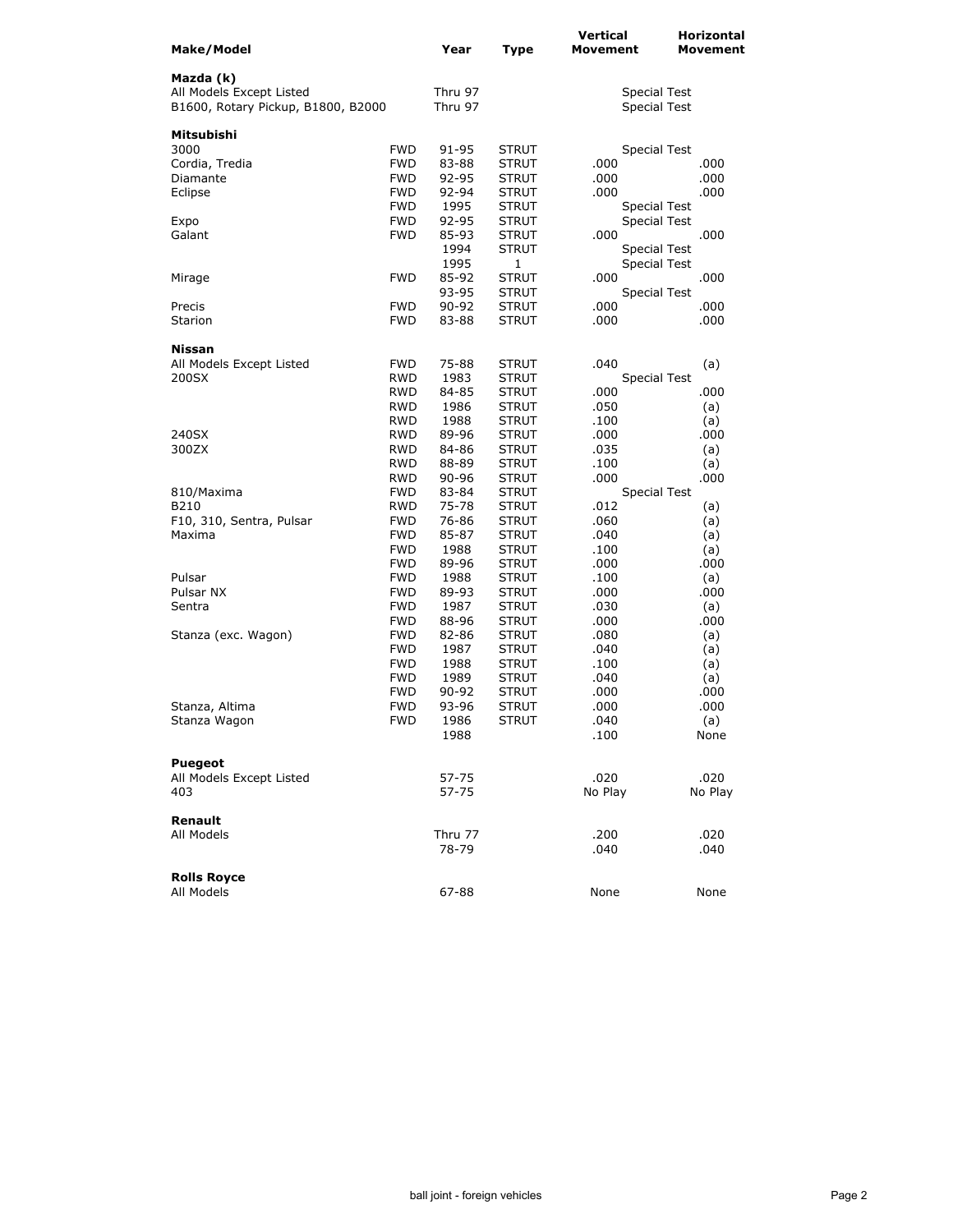| Make/Model                                                                                                          |                                                                                                | Year                                                          | <b>Type</b>                                                                                                  | Vertical<br><b>Movement</b>                                                                       | <b>Horizontal</b><br><b>Movement</b>              |
|---------------------------------------------------------------------------------------------------------------------|------------------------------------------------------------------------------------------------|---------------------------------------------------------------|--------------------------------------------------------------------------------------------------------------|---------------------------------------------------------------------------------------------------|---------------------------------------------------|
| <b>Saab</b><br>99, 900<br>9000                                                                                      |                                                                                                | Thru 80<br>86-88                                              |                                                                                                              | None<br>None                                                                                      | None<br>None                                      |
| <b>Subaru</b><br>All GL/DL Models<br>All Other Models<br>(Except Justy)<br>Justy                                    | <b>FWD</b>                                                                                     | 73-80<br>73-84<br>85-89<br>87-89                              | <b>STRUT</b>                                                                                                 | (c)<br>Do Not Test<br>.012<br>.016                                                                | 3/32<br>Do Not Test<br>Do Not Test<br>Do Not Test |
| <b>Toyota</b><br>All Models Except Listed<br>Avalon<br>Camry<br>Celica                                              | <b>RWD</b><br><b>FWD</b><br><b>FWD</b><br><b>FWD</b><br><b>RWD</b><br><b>FWD</b><br><b>FWD</b> | Thru 79<br>95-97<br>83-91<br>92-97<br>75-85<br>86-93<br>94-97 | <b>STRUT</b><br><b>STRUT</b><br><b>STRUT</b><br><b>STRUT</b><br><b>STRUT</b><br><b>STRUT</b><br><b>STRUT</b> | .090<br><b>Special Test</b><br>.000<br><b>Special Test</b><br>.100<br>.000<br><b>Special Test</b> | (a)<br>.000<br>(a)<br>.000                        |
| Celica (RA22, RA42, MA46), Cressida<br>(Mx32), Corona (RT134), Corolla (KE10,<br>KE11, KE20, TE20, TE31)<br>Corolla | <b>RWD</b><br><b>FWD</b><br><b>FWD</b>                                                         | Thru 79<br>75-86<br>84-92<br>93-97                            | <b>STRUT</b><br><b>STRUT</b><br><b>STRUT</b><br><b>STRUT</b>                                                 | .100<br>.100<br>.000<br><b>Special Test</b>                                                       | (a)<br>(a)<br>.000                                |
| Cressida<br>Mark II (Mx12)<br>MR <sub>2</sub><br>MR <sub>2</sub><br>Paseo                                           | <b>RWD</b><br><b>RWD</b><br><b>RWD</b><br><b>RWD</b><br><b>FWD</b>                             | 78-92<br>Thru 79<br>85-89<br>90-94<br>1995<br>92-97           | <b>STRUT</b><br><b>STRUT</b><br><b>STRUT</b><br>$\mathbf{1}$<br><b>STRUT</b>                                 | .100<br>.020<br>.000<br>.000<br><b>Special Test</b><br><b>Special Test</b>                        | (a)<br>(a)<br>.000<br>.000                        |
| Starlet<br>Supra<br>Tercel                                                                                          | <b>RWD</b><br><b>RWD</b><br><b>RWD</b><br><b>RWD</b><br><b>FWD</b>                             | 81-84<br>82-86<br>87-93<br>94-95<br>80-90                     | <b>STRUT</b><br><b>STRUT</b><br><b>STRUT</b><br><b>STRUT</b><br><b>STRUT</b>                                 | .000<br>.100<br>.012<br><b>Special Test</b><br>.000                                               | .000<br>.000<br>(a)<br>.000                       |
|                                                                                                                     | <b>FWD</b>                                                                                     | 91-97                                                         | <b>STRUT</b>                                                                                                 | <b>Special Test</b>                                                                               |                                                   |

# **Volkswagens**

All Models Except Listed Thru 99 None None **NOTE:** A special tool is required to check the condition of ball joints on Volkswagens; therefore, inspection stations are not required to inspect the ball joints other than a visual examination to determine obviously dangerous ball joints.

#### **Volvo (1)**

| All Models Except Listed      | Thru 88 | 3 mm | (a) |
|-------------------------------|---------|------|-----|
| 140, 164, (with spring joint) | Thru 88 | 5 mm | (a) |
| 240, 260, 760                 | Thru 88 | 3 mm | (a) |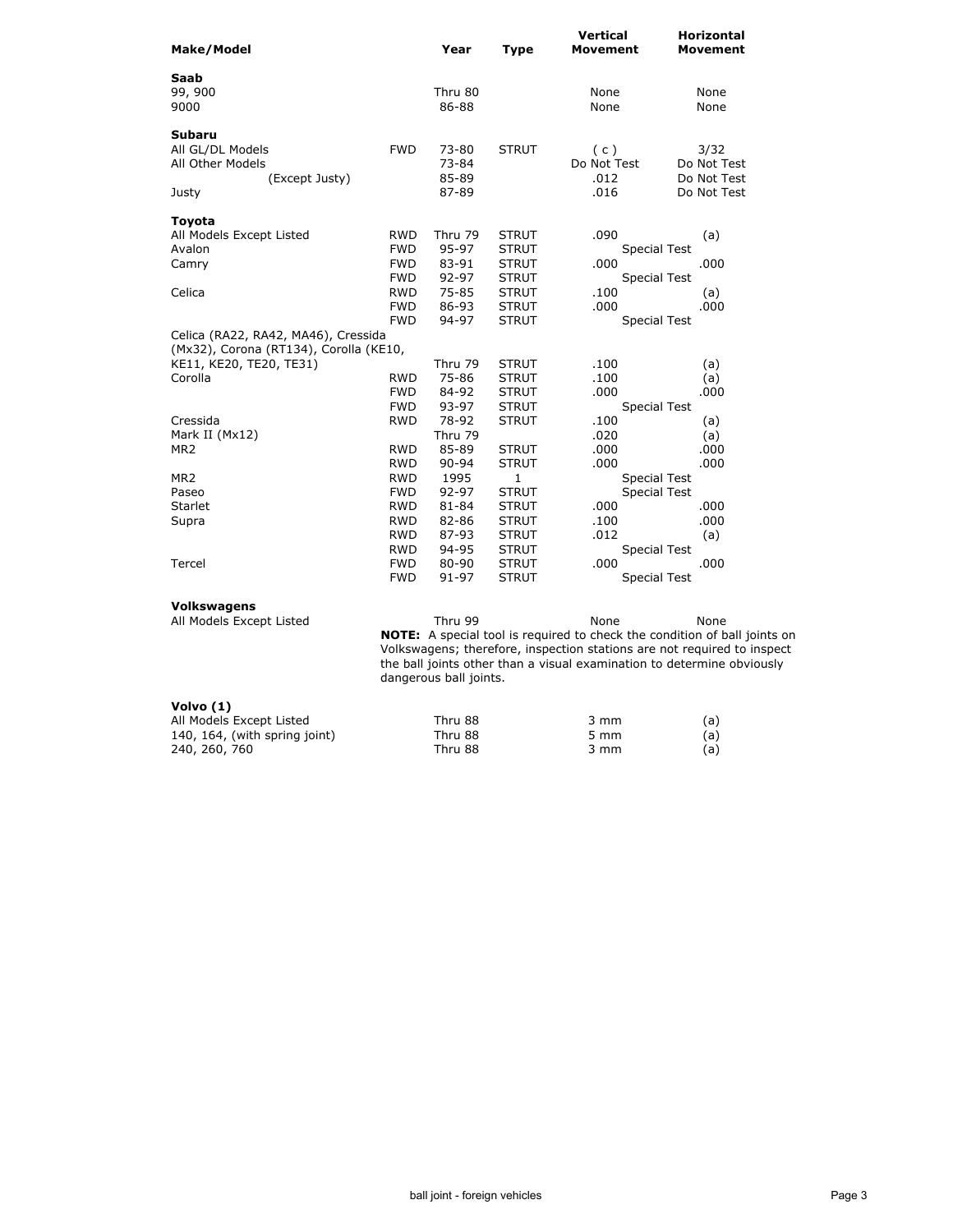\*Captive Imports are passenger cars imported by license agreements with U.S. Motor Vehicle Manufacturers and sold through domestic dealership.

## **Note: Vehicles with wear indicating ball joints - inspect with ball joint loaded (Preferably with the wheels on the ground.) (I).**

(a) Do not test ball joints by horizontal movement.

(b) Preloaded by rubber or springs

(c) Do not test joints vertically. Check horizontal movement only using dial indicator.

(d) Measured at drive axle nut.

(e) Horizontal movement tests for American Motors cars from 1970 through 1986 excluding Pacer. Play should be measured at outside wheel rim and not the ball joint. (g) See inspection procedure Chrysler Ball Joint.

(h) Do not test ball joints by vertical movement.

(I) Vertical movement is checked by sight. Wear is indicated by the position of the housing into which the grease fitting is threaded. This round housing projects 1,27mm (0.050") beyond the surface of the ball joint cover on a new unworn joint. Normal wear will result in the surface of this housing retreating very slowly inward.

(j) Do not pry between the lower control arm and the drive axle seal or in such a manner that the ball joint seal is contacted. Damage to the seal will result (4wd).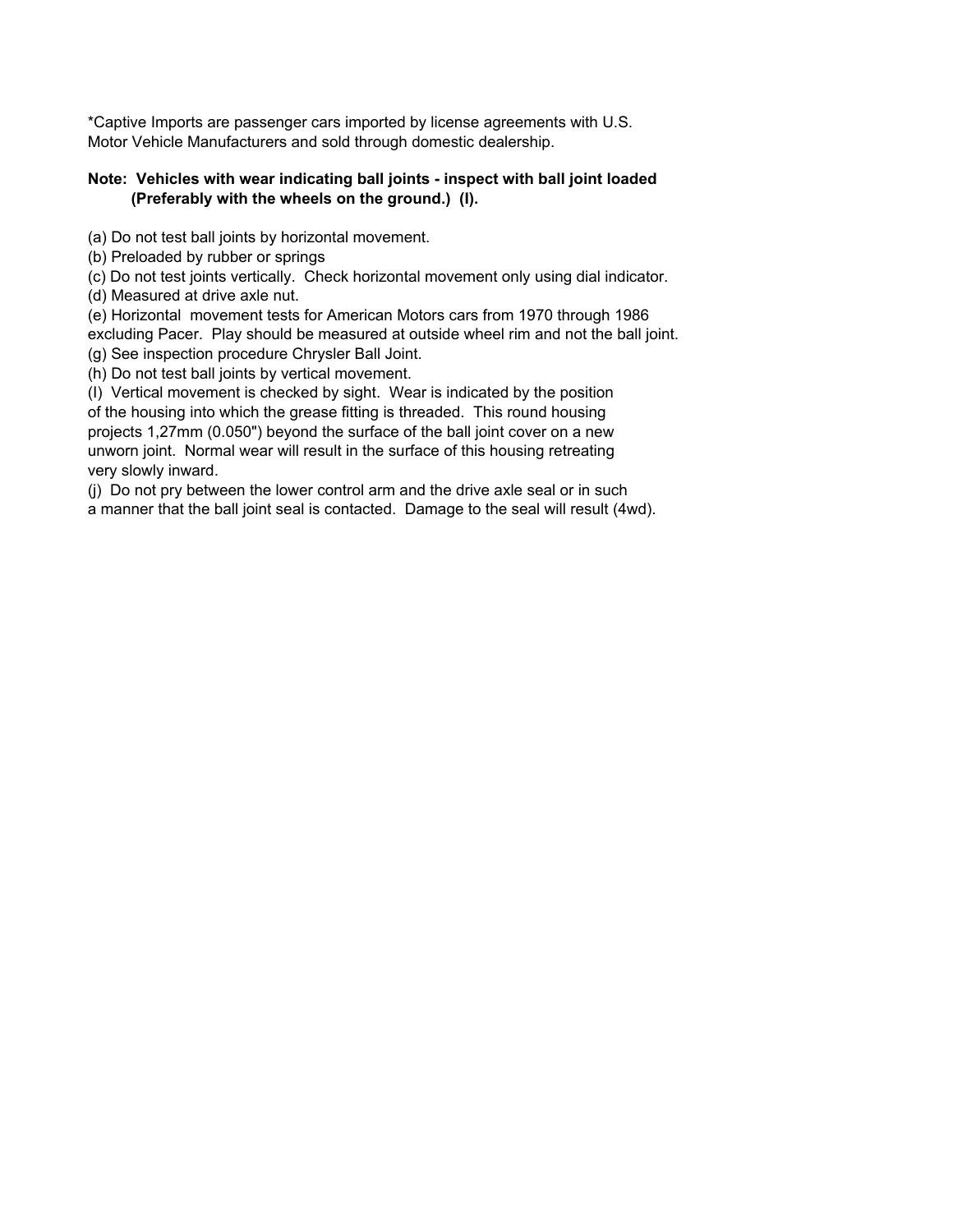# **PICKUPS, TRUCKS AND BUSES**

## **TABLE 2 - - Manufacturer's Tolerances for Ball Joint Wear - Light Trucks & MPV's/SUV's.**

|                       |            |           |                   | <b>Vertical</b>      | Horizontal |
|-----------------------|------------|-----------|-------------------|----------------------|------------|
| <b>Make/Model</b>     |            | Year      | <b>Type</b>       | Movement             | Movement   |
| <b>CHEVROLET</b>      |            |           |                   |                      |            |
| 10, 20, 30,           | <b>RWD</b> | 60-84     | 1                 | .094                 | .250       |
| 10, 20, 30,           | <b>RWD</b> | 75-87     | $\mathbf{1}$      | .093                 | (a)        |
| 10, 20,               | 4WD        | 75-88     | <b>AXLE</b>       | .000                 | .000       |
| G10, G20, G30,        | <b>RWD</b> | 88-92     | 1                 | .093                 | (a)        |
| G10, G20,             | <b>RWD</b> | 93-95     | $\mathbf{1}$      | Wear Ind.            | (a)        |
| G30                   | <b>RWD</b> | 93-95     | $\mathbf 1$       | Wear Ind.            | .125       |
| G10, G20, G30, VANS   | <b>RWD</b> | 96-97     | $\mathbf{1}$      | .080                 | (a)        |
| P10, P20, P30         | <b>RWD</b> | 88-91     | $\mathbf{1}$      | .093                 | (a)        |
| R10,R20,R30           | <b>RWD</b> | 88-91     | $\mathbf{1}$      | .093                 |            |
|                       |            |           | $\mathbf{1}$      |                      | (a)        |
| R30                   | <b>RWD</b> | 82-97     |                   | Wear Ind.            | (a)        |
| Astro                 | <b>RWD</b> | 85-98     | $\mathbf{1}$      | Wear Ind.            | (a)        |
| Astro                 | 4WD        | $90 - 93$ | $\mathbf{1}$      | .080                 | (a)        |
| Blazer                | 4WD        | 75-91     | <b>AXLE</b>       | .000                 | .000       |
| Cheyene, Tahoe/Blazer |            |           |                   |                      |            |
| Suburban,             | <b>RWD</b> | 94-98     | $\mathbf 1$       | Wear Ind.            | .125       |
|                       | 4WD        | 94-98     | $\mathbf{1}$      | .080(e)              | .125       |
| Suburban,             | 4WD        | 87-91     | <b>AXLE</b>       | .000                 | .000       |
| Suburban,             | <b>RWD</b> | 82-93     | 1                 | Wear Ind.            | (a)        |
| S-Series              | <b>RWD</b> | 82-97     | $\mathbf{1}$      | Wear Ind.            | (a)        |
| S-Series              | 4WD        | 83-97     | $\mathbf{1}$      | .125                 | (a)        |
| V10, V20              | 4WD        | 88-91     | <b>AXLE</b>       | .000                 | .000       |
| El Camino             | <b>RWD</b> | 75-87     | 1                 | Wear Ind.            | (a)        |
| Lumina APV            | <b>FWD</b> | 90-91     | <b>STRUT</b>      | .000                 | .000       |
|                       |            | 92-98     | <b>STRUT</b>      | .020                 | (a)        |
| Venture               | <b>FWD</b> | $97 - 02$ | <b>STRUT</b>      | .000                 | .000       |
| (OLDS) Silhouette,    | <b>FWD</b> | 90-91     | <b>STRUT</b>      | .000                 | .000       |
|                       |            | 92-96     | <b>STRUT</b>      | .020                 | (a)        |
|                       |            | 97-98     | <b>STRUT</b>      | .000                 | .000       |
| Bravada               | AWD        | 94-98     | 1                 | .025                 | .125       |
| (PONTIAC) Transport   | <b>FWD</b> | $90 - 96$ | <b>STRUT</b>      | .020                 | (a)        |
|                       |            | 97-98     | <b>STRUT</b>      | .000                 | .000       |
|                       |            |           |                   |                      |            |
| DATSUN/NISSAN         |            | 79-83     |                   |                      |            |
| Pickup,               | <b>RWD</b> |           | 1<br>$\mathbf{1}$ | .040<br>.000         | (a)        |
|                       | <b>RWD</b> | 1984      |                   |                      | .000       |
|                       | <b>RWD</b> | 85-86     | 1                 | .040                 | (a)        |
|                       |            | 87-95     | $\mathbf{1}$      | ower-.063, upper-.06 | (a)        |
|                       |            | $96 -$    | $\mathbf{1}$      | ower-.018, upper-.02 | (a)        |
| Pickup,               | 4WD        | 79-83     | 1                 | .040                 | (a)        |
|                       | 4WD        | 1984      | 1                 | .000                 | .000       |
|                       | 4WD        | 85-86     | 1                 | .040                 | (a)        |
|                       | 4WD        | 87-95     | 1                 | ower-.020, upper-.06 | (a)        |
|                       | 4WD        | $96 -$    | 1                 | ower-.008, upper-.02 | (a)        |
| Pathfinder,           | <b>RWD</b> | 91-95     | 1                 | ower-.063, upper-.06 | (a)        |
|                       | RWD&4WD    | $96 -$    | <b>STRUT</b>      | No Play              | No Play    |
|                       | 4WD        | 88-95     | 1                 | ower-.020, upper-.06 | (a)        |
| Quest                 | <b>FWD</b> | 93-96     | <b>STRUT</b>      | No Play              | No Play    |
| Van                   | <b>RWD</b> | 88-90     | 1                 | .063                 | (a)        |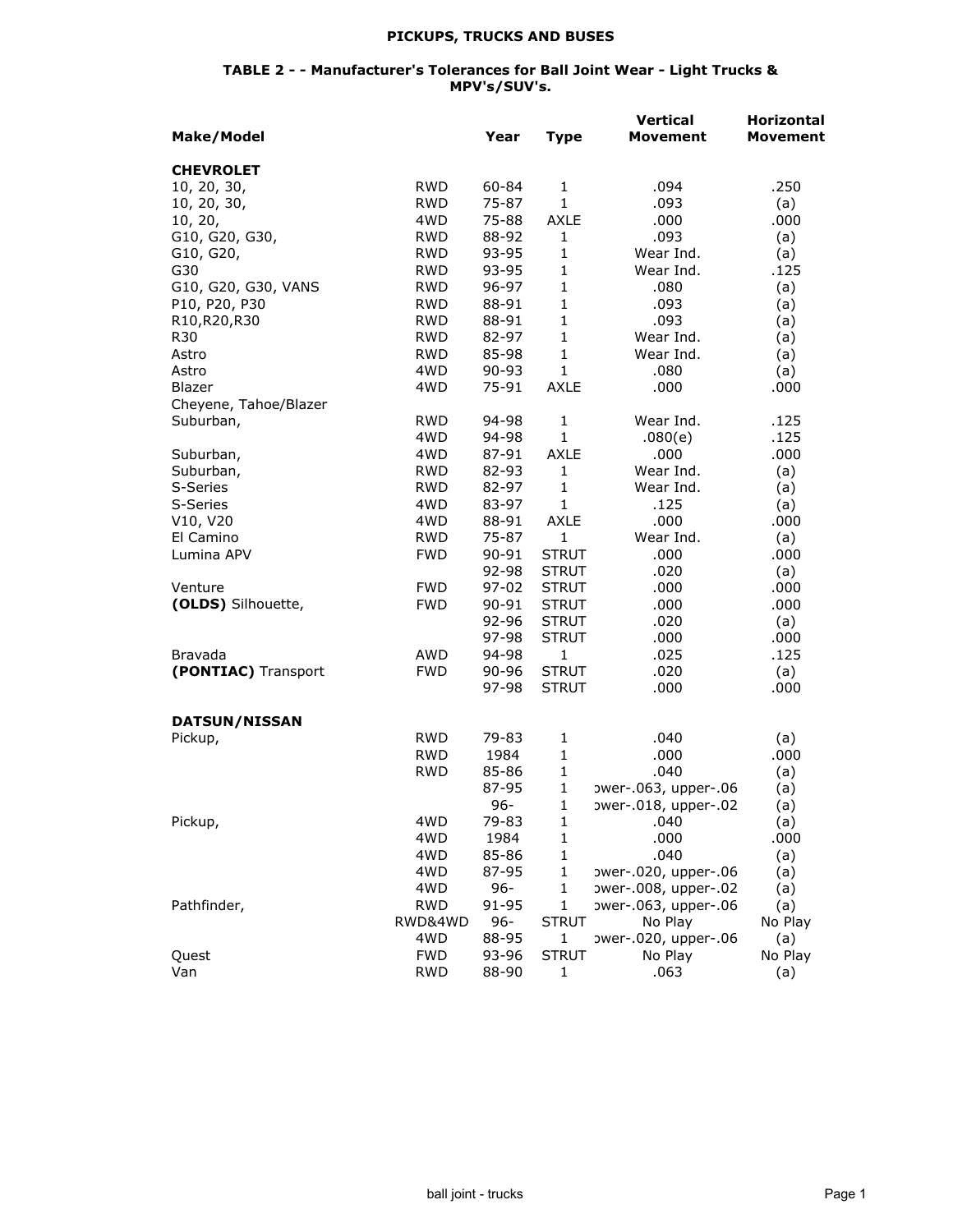| Make/Model                                                                                                                     |                   | Year           | <b>Type</b>                 | <b>Vertical</b><br><b>Movement</b> | <b>Horizontal</b><br><b>Movement</b> |
|--------------------------------------------------------------------------------------------------------------------------------|-------------------|----------------|-----------------------------|------------------------------------|--------------------------------------|
| DODGE, PLYMOUTH, CHRYSLER<br>B1, B2, B3, D1, D2, D3 (ALL THRU<br>D15, D25, D35, W2, W3<br>1 TON<br>W15, W25, W35, RD2,<br>2WD) |                   |                |                             |                                    |                                      |
| WM3, MB3, CB3, AD1 AW1                                                                                                         |                   |                |                             |                                    |                                      |
| <b>RAMCHARGER</b>                                                                                                              |                   | 71-84          | 1                           | .020(b)                            | (a)                                  |
| All thru 1 Ton 4WD                                                                                                             |                   | 75-97          | <b>AXLE</b>                 | .000                               | .000                                 |
| All thru 1 Ton                                                                                                                 | <b>RWD</b>        | 75-95          | 1                           | .020                               | (a)                                  |
|                                                                                                                                | RWD               | 96-98          | $\mathbf{1}$                | .030                               | .030                                 |
| Caravan, Voyager,                                                                                                              |                   |                |                             |                                    |                                      |
| Town/Country                                                                                                                   | <b>FWD</b>        | 84-98          | <b>STRUT</b>                | Wear Ind.                          | (a)                                  |
| Dakota                                                                                                                         | <b>RWD</b>        | 87-98          | 1                           | .020                               | (a)                                  |
|                                                                                                                                | 4WD               | 87-98          | $\mathbf{1}$                | .060                               | (a)                                  |
| Rampage, Scamp                                                                                                                 |                   | 82-84          | <b>STRUT</b>                | .000                               | .000                                 |
| <b>FORD/MERCURY</b>                                                                                                            |                   |                |                             |                                    |                                      |
| Aerostar                                                                                                                       | <b>RWD</b>        | 86-97          | $\mathbf{1}$                | .000                               | (Both) .031                          |
|                                                                                                                                | AWD               | 90-97          | $\mathbf{1}$                | .000                               | (Both) .031                          |
| Bronco 4WD AXLE                                                                                                                |                   | 75-79          | <b>AXLE</b>                 | .000                               | .000                                 |
| TWIN I-BEAM                                                                                                                    |                   | 80-96          | <b>TWIN</b>                 | .000                               | (Both) .031                          |
| Bronco II                                                                                                                      | <b>RWD</b>        | 87-96          | <b>TWIN</b>                 | .000                               | (Both) .031                          |
|                                                                                                                                | 4WD               | 84-96          | <b>TWIN</b>                 | .000                               | (Both) .031                          |
| Econoline (all series)                                                                                                         | <b>RWD</b>        | 92-98          | <b>TWIN</b>                 | (c)                                | (Both) .031                          |
| Expedition                                                                                                                     | <b>RWD</b>        | $97 -$         | 1                           | (c)                                | (Both) .031                          |
| Explorer                                                                                                                       | 4WD               | $97 -$         | 1                           | ( c )                              | (Both) .031                          |
|                                                                                                                                | <b>RWD</b><br>RWD | 91-94<br>95-98 | <b>TWIN</b><br>$\mathbf{1}$ | (c)                                | (Both) .031<br>(Both) .031           |
|                                                                                                                                | 4WD               | 91-94          | <b>TWIN</b>                 | (c)<br>(c)                         | (Both) .031                          |
|                                                                                                                                | 4WD               | 95-98          | 1                           | (c)                                | (Both) .031                          |
| F-150, Ranger 2WD, 4WD                                                                                                         |                   | 81-98          | <b>TWIN</b>                 | .000                               | .031                                 |
| $F-150$                                                                                                                        |                   | $97 -$         | 1                           | .050                               | .050                                 |
| F-100, F-150, F-250                                                                                                            |                   |                |                             |                                    |                                      |
| F-350 (4WD AXLE)                                                                                                               | 4WD               | 75-91          | <b>AXLE</b>                 | .000                               | .000                                 |
| $F-350$                                                                                                                        | 4WD               | 80-85          | <b>TWIN</b>                 | (c)                                | (Both) .031                          |
| F Super Duty Body                                                                                                              | <b>RWD</b>        | 94-98          | <b>TWIN</b>                 | (c)                                | (Both) .031                          |
| Villager (Merc)                                                                                                                | <b>FWD</b>        | 94-96          | <b>STRUT</b>                | No Play                            | (a)                                  |
| Windstar                                                                                                                       | <b>FWD</b>        | 95-96          | <b>STRUT</b>                | (c)                                | No Play                              |
| <b>GMC</b>                                                                                                                     |                   |                |                             |                                    |                                      |
| 1500, 2500, 3500                                                                                                               | <b>RWD</b>        | 60-84          | $\mathbf{1}$                | .094                               | .250                                 |
|                                                                                                                                | <b>RWD</b>        | 92-98          | $\mathbf{1}$                | .080                               | (a)                                  |
| All K-Series P,                                                                                                                | 4WD               | 88-97          | $\mathbf 1$                 | .080                               | (a)                                  |
| K3500 4DR P/U                                                                                                                  | 4WD               | 92-97          | $\mathbf{1}$                | .080                               | (a)                                  |
| Caballero                                                                                                                      | <b>RWD</b>        | 75-87          | $\mathbf{1}$                | Wear Ind.                          | (a)                                  |
| Express                                                                                                                        |                   | 96-98          | $\mathbf{1}$                | .080                               | .125                                 |
| Jimmy                                                                                                                          | <b>RWD</b>        | 75-87          | $\mathbf{1}$                | .093                               | (a)                                  |
|                                                                                                                                | 4WD               | 75-87          | <b>AXLE</b>                 | No Play                            | No Play                              |
|                                                                                                                                | 4WD               | 87-91          | AXLE                        | No Play                            | No Play                              |
| Sierra, Yukon, Suburban                                                                                                        | <b>RWD</b><br>4WD | 87-91<br>87-91 | 1<br><b>AXLE</b>            | .093<br>No Play                    | (a)<br>No Play                       |
|                                                                                                                                | RWD               | 94-98          | 1                           | Wear Ind.                          | .125                                 |
|                                                                                                                                | <b>RWD</b>        | 92-97          | $\mathbf{1}$                | .080                               | (a)                                  |
|                                                                                                                                | 4WD               | 92-93          | $\mathbf{1}$                | .080                               | (a)                                  |
|                                                                                                                                | 4WD               | 94-98          | $\mathbf{1}$                | .080(j)                            | .125                                 |
| S-Series, Jimmy                                                                                                                | <b>RWD</b>        | 82-84          | $\mathbf{1}$                | Wear Ind.                          | (a)                                  |
|                                                                                                                                | RWD               | 94-97          | $\mathbf{1}$                | Wear Ind.                          | .125                                 |
|                                                                                                                                | 4WD               | 82-97          | 1                           | .125                               | (a)                                  |
| Safari                                                                                                                         | <b>RWD</b>        | 85-88          | 1                           | Wear Ind.                          | (a)                                  |
|                                                                                                                                |                   | 94-98          | $\mathbf 1$                 | Wear Ind.                          | .125                                 |
|                                                                                                                                | 4WD               | 90-93          | $\mathbf{1}$                | .080                               | (a)                                  |
| Savana                                                                                                                         |                   | 96-98          |                             | .080                               | .125                                 |
| Sprint, Caballero                                                                                                              | <b>RWD</b>        | 75-87          | 1                           | Wear Ind.                          | (a)                                  |
| Vandura                                                                                                                        |                   | 94-98          | $\mathbf{1}$                | Wear Ind.                          | (a)                                  |